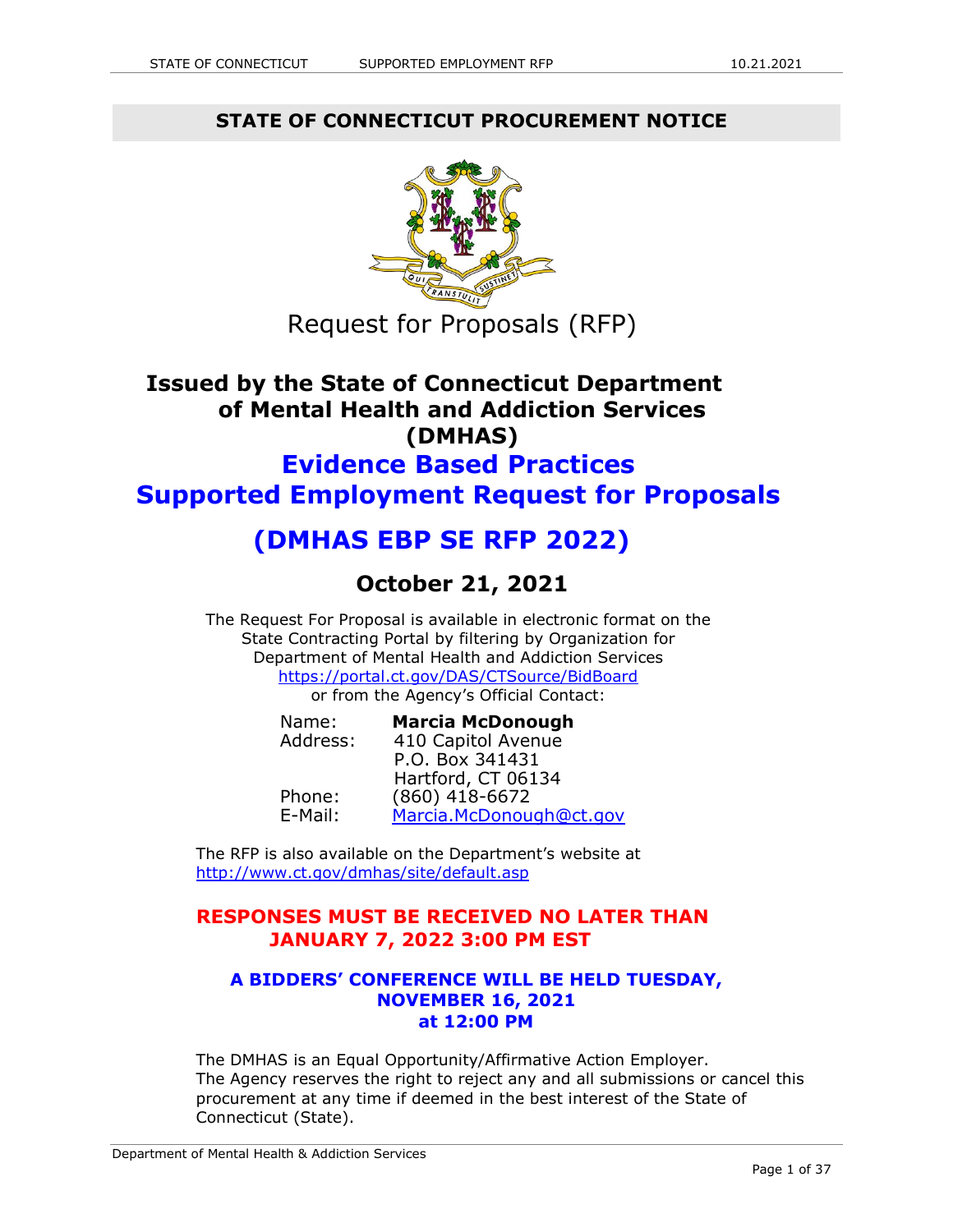## **TABLE OF CONTENTS**

|             |                                                                                                                                                                                                                                |  |  |  |  |  | Page           |
|-------------|--------------------------------------------------------------------------------------------------------------------------------------------------------------------------------------------------------------------------------|--|--|--|--|--|----------------|
|             | Section I - GENERAL INFORMATION<br>$\mathcal{L} = \mathcal{L} \times \mathcal{L}$<br>A. Introduction<br>and a strategic and<br>B. Instructions                                                                                 |  |  |  |  |  | 3<br>3<br>3    |
|             | Section II - PURPOSE OF RFP AND SCOPE OF SERVICES.                                                                                                                                                                             |  |  |  |  |  | 7              |
|             | A. Agency Overview                                                                                                                                                                                                             |  |  |  |  |  | $\overline{7}$ |
|             | B. Program Overview                                                                                                                                                                                                            |  |  |  |  |  | $\overline{7}$ |
|             | C. Scope of Services Description.                                                                                                                                                                                              |  |  |  |  |  | 8              |
|             |                                                                                                                                                                                                                                |  |  |  |  |  | 10             |
|             | E. Contract Management/Data Reporting                                                                                                                                                                                          |  |  |  |  |  | 10             |
|             | Section III - PROPOSAL SUBMISSION OVERVIEW                                                                                                                                                                                     |  |  |  |  |  | 11             |
|             | A. Submission Format Information                                                                                                                                                                                               |  |  |  |  |  | 11             |
|             | B. Evaluation of Proposals                                                                                                                                                                                                     |  |  |  |  |  | 12             |
|             |                                                                                                                                                                                                                                |  |  |  |  |  |                |
|             | Section IV - PROPOSAL SUBMISSION OUTLINE AND REQUIREMENTS                                                                                                                                                                      |  |  |  |  |  | 15             |
|             |                                                                                                                                                                                                                                |  |  |  |  |  | 15             |
|             |                                                                                                                                                                                                                                |  |  |  |  |  | 15             |
|             | C. Executive Summary                                                                                                                                                                                                           |  |  |  |  |  | 16             |
|             |                                                                                                                                                                                                                                |  |  |  |  |  | 16             |
| $F_{\perp}$ | Attachments                                                                                                                                                                                                                    |  |  |  |  |  | 21             |
| F.          | Declaration of Confidential Information                                                                                                                                                                                        |  |  |  |  |  | 21             |
|             | G. Conflict of Interest - Disclosure Statement.                                                                                                                                                                                |  |  |  |  |  | 21             |
|             | H. Statement of Assurances                                                                                                                                                                                                     |  |  |  |  |  | 21             |
|             | Section V - MANDATORY PROVISIONS.                                                                                                                                                                                              |  |  |  |  |  | 22             |
|             | A. POS Standard Contract, Parts I and II                                                                                                                                                                                       |  |  |  |  |  | 22             |
|             | B. Assurances and a contract of the contract of the state of the state of the state of the state of the state of the state of the state of the state of the state of the state of the state of the state of the state of the s |  |  |  |  |  | 22             |
|             | C. Terms and Conditions                                                                                                                                                                                                        |  |  |  |  |  | 23             |
|             | D. Rights Reserved to the State                                                                                                                                                                                                |  |  |  |  |  | 24             |
|             | E. Statutory and Regulatory Compliance                                                                                                                                                                                         |  |  |  |  |  | 25             |
|             | Section VI - APPENDIX<br>and a series of the contract of the contract of the                                                                                                                                                   |  |  |  |  |  | 28             |
|             | A. Abbreviations / Acronyms / Definitions                                                                                                                                                                                      |  |  |  |  |  | 28             |
|             | B. Statement of Assurances                                                                                                                                                                                                     |  |  |  |  |  | 31             |
|             | C. Attachments                                                                                                                                                                                                                 |  |  |  |  |  | 32             |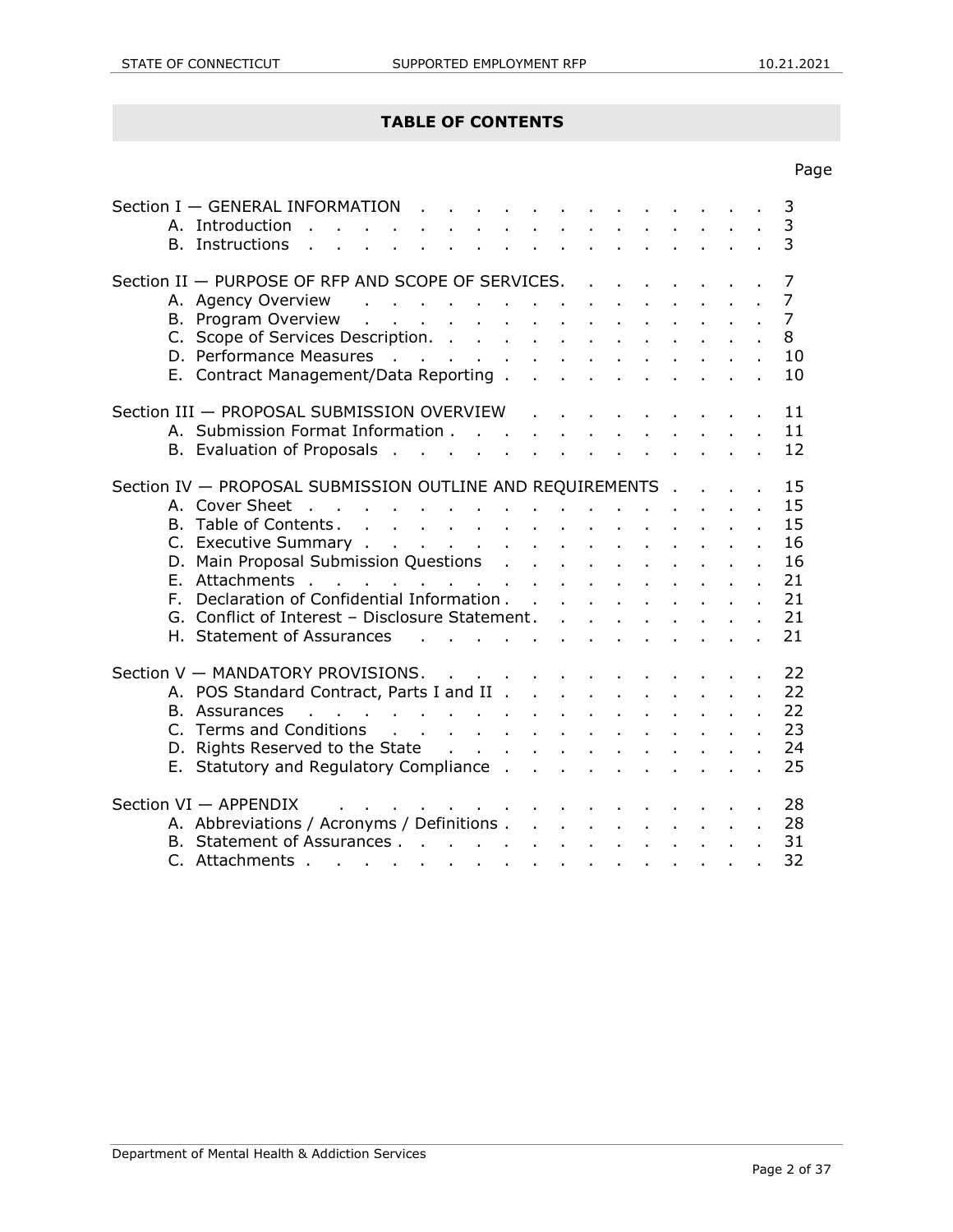## **I. GENERAL INFORMATION**

### **A. INTRODUCTION**

- **1. RFP Name and Number. DMHAS Evidence Based Practices Supported Employment** (**RFP # DMHAS EBP SE 2022)** The number will be used on each page of the main proposal and cover sheet of proposals submitted in response to this RFP.
- **2. RFP Summary.** The Connecticut Department of Mental Health & Addiction Services (DMHAS) is the primary funding entity for Supported Employment (SE) services for adults with mental health or co-occurring mental health and substance use disorders. DMHAS seeks to continue providing a high quality statewide network of SE services. The goals of SE are to increase integrated, competitive employment for the target population described above.
- **3. RFP Purpose.** To establish and implement a statewide network of SE services to assist adults with mental health or co-occurring mental health and substance use disorders to gain integrated, competitive employment.
- **4. Commodity Codes.** The services that the Agency wishes to procure through this RFP are as follows:
	- **93000000:** Politics and Civic Affairs Services
	- **86000000:** Education and Training Services
	- **85000000:** Healthcare Services

#### **B. INSTRUCTIONS**

**1. Official Contact.** The Agency has designated the individual below as the Official Contact for purposes of this RFP. The Official Contact is the **only authorized contact** for this procurement and, as such, handles all related communications on behalf of the Agency. Proposers, prospective proposers, and other interested parties are advised that any communication with any other Agency employee(s) (including appointed officials) or personnel under contract to the Agency about this RFP is strictly prohibited. Proposers or prospective proposers who violate this instruction may risk disqualification from further consideration.

> Name: **Marcia McDonough** Address: 410 Capitol Avenue P.O. Box 341431 Hartford, CT 06134 Phone: (860) 418-6672 E-Mail: [Marcia.McDonough@ct.gov](file:///C:/Users/giardj/AppData/Local/Microsoft/Windows/INetCache/Content.Outlook/P5AGM8B0/Marcia.McDonough@ct.gov)

Please ensure that e-mail screening software (if used) recognizes and accepts emails from the Official Contact.

**2. Registering with State Contracting Portal.** Respondents must register with the State of CT contracting portal at<https://portal.ct.gov/DAS/CTSource/Registration> if not already registered. Respondents shall submit the following information pertaining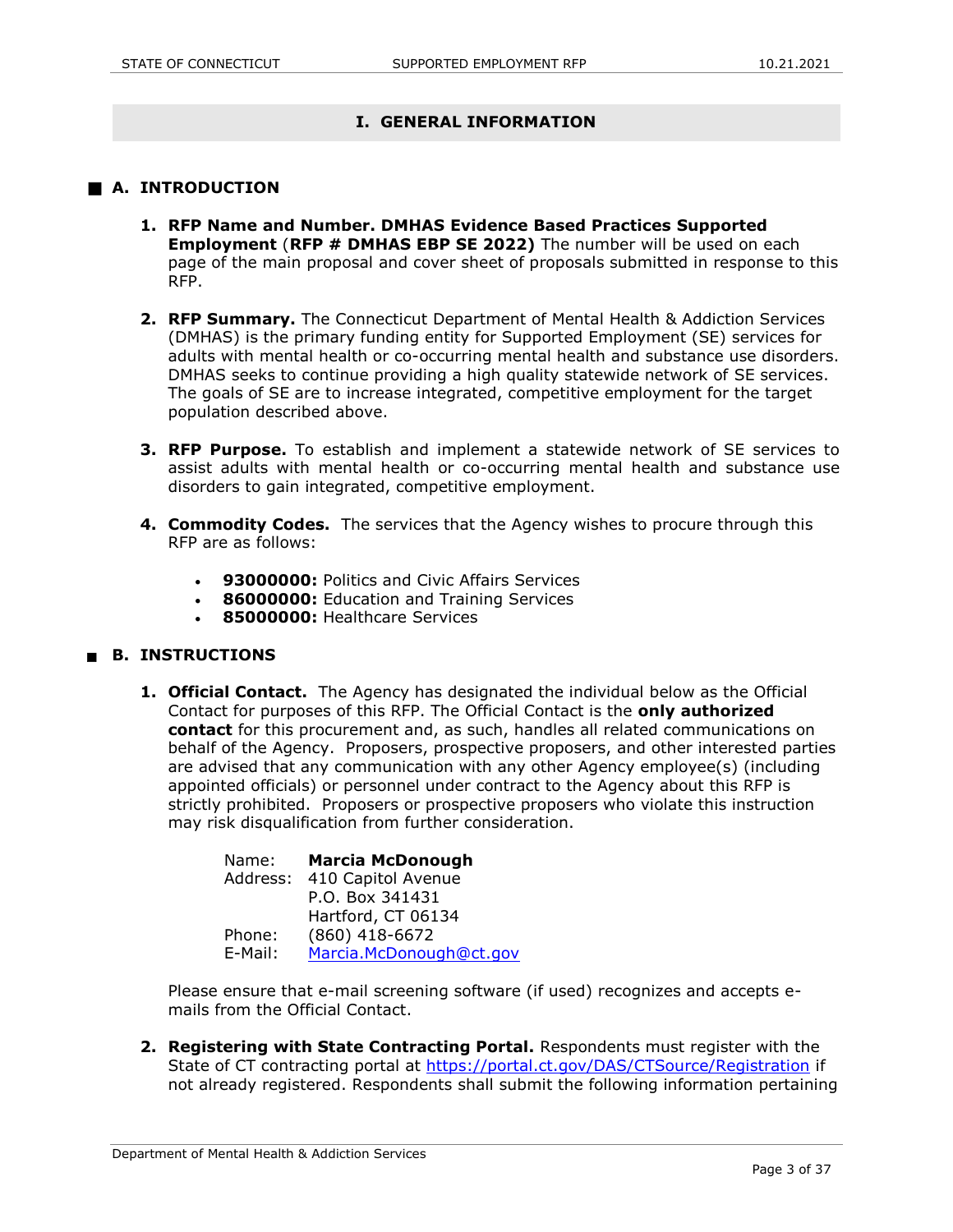to this application to this portal (on their supplier profile), which will be checked by the Agency contact.

- Secretary of State recognition Click on appropriate response
- Non-profit status, if applicable
- Notification to Bidders, Parts I-V
- Campaign Contribution Certification (OPM Ethics Form 1): <https://portal.ct.gov/OPM/Fin-PSA/Forms/Ethics-Forms>
- **3. RFP Information.** The RFP, amendments to the RFP, and other information associated with this procurement are available in electronic format from the Official Contact or from the Internet at the following locations:
	- Agency's RFP Web Page <https://portal.ct.gov/DMHAS/RFPs/Index/RFPs-and-RFQs>

• State Contracting Portal (go to CTsource bid board, filter by DMHAS <https://portal.ct.gov/DAS/CTSource/BidBoard>

It is strongly recommended that any proposer or prospective proposer interested in this procurement check the Bid Board for any solicitation changes. Interested proposers may receive additional e-mails from CTsource announcing addendums that are posted on the portal. This service is provided as a courtesy to assist in monitoring activities associated with State procurements, including this RFP.

- **4. Procurement Schedule.** See below. Dates after the due date for proposals ("Proposals Due") are non-binding target dates only (\*). The Agency may amend the schedule as needed. Any change to non-target dates will be made by means of an amendment to this RFP and will be posted on the State Contracting Portal and, if available, the Agency's RFP Web Page.
	- RFP Released: October 21, 2021
	- **Mandatory** Letter of Intent Due: November 4, 2021 3:00 PM
	-
	-
	- Answers Released: December 2, 2021
	-
	- (\*) Proposer Selection: TBD
	- (\*) Start of Contract Negotiations: March 21, 2022
	- (\*) Start of Contract: July 1, 2022

 RFP/Bidder's Conference: November 16, 2021 Time:12:00 PM-1:00 PM Deadline for Questions: November 23, 2021 3:00 PM Proposals Due: January 7, 2022 3:00 PM

- **5. Contract Awards.** The award of any contract pursuant to this RFP is dependent upon the availability of funding to the Agency. The Agency anticipates the following:
	- Total Funding Available: \$8.7 million
	- Number of Awards: TBD
	- Contract Cost: TBD
	- Contract Term: July 1, 2022 Start Date
	- Funding Source: State General Funds
- **6. Eligibility.** Proposals may only be submitted from private provider organizations (defined as non-state entities that are either nonprofit or proprietary corporations or partnerships).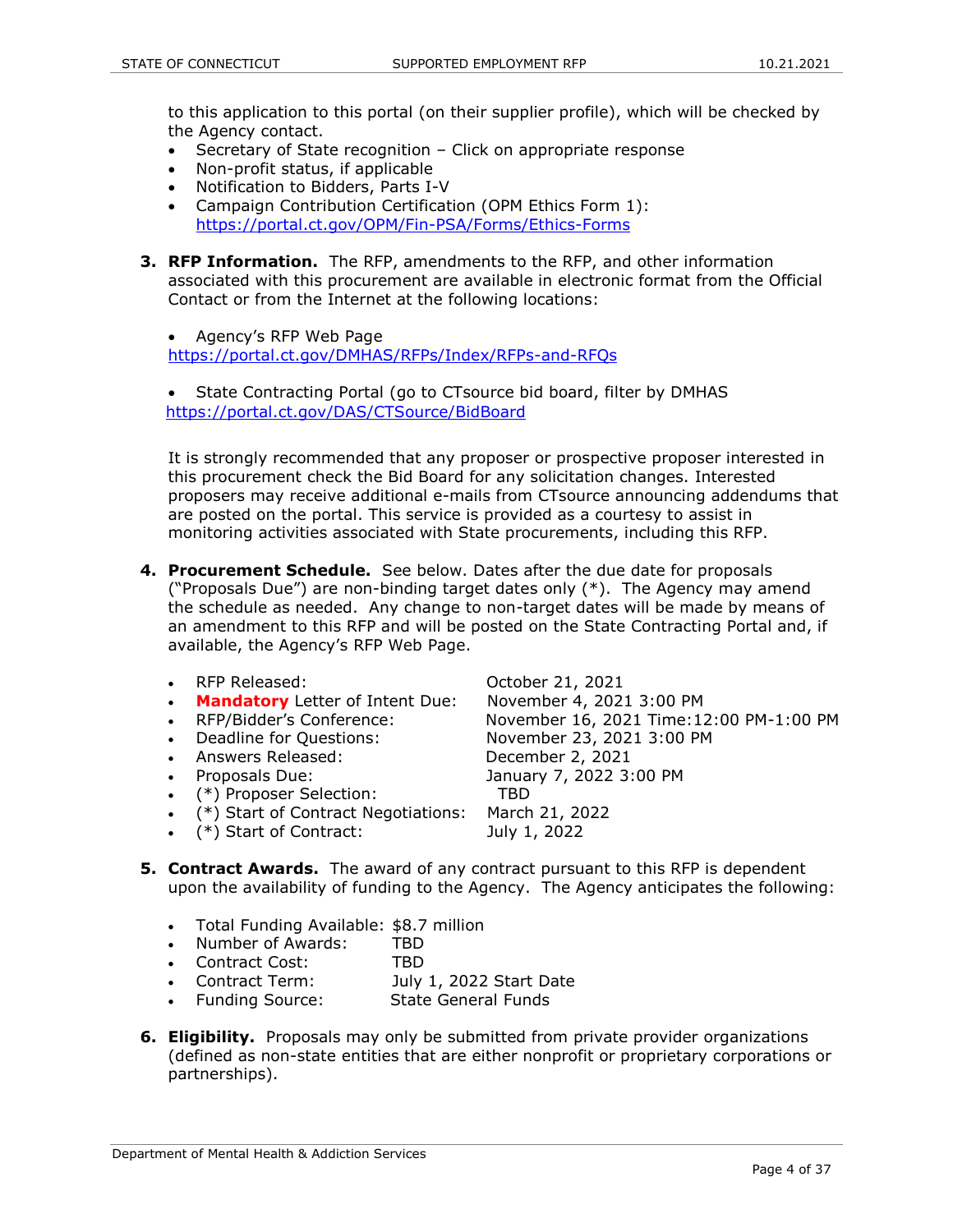- **7. Minimum Qualifications of Proposers.** To qualify for a contract award, a proposer must have the following minimum qualifications:
	- Experience working with 18 year or older adults with mental health or cooccurring mental health and substance use disorders
	- Experience working with the Connecticut Behavioral Health System
- **8. MANDATORY Electronic Letter of Intent.** A Mandatory Letter of Intent (LOI) is required to respond to this RFP. *Please refer to* **Attachment A**. The LOI is nonbinding and does not obligate the sender to submit a proposal. The LOI must be submitted to the Official Contact by e-mail by the deadline established in the Procurement Schedule. The LOI must clearly identify the sender, including name, postal address, telephone number, and e-mail address. It is the sender's responsibility to confirm the Department's receipt of the LOI. **The LOI must include the Geographic Area being proposed to deliver SE services**. **Each Geographic Area being proposed must be submitted as a separate and distinct proposal.**

#### **Please refer to SECTION II. PURPOSE OF RFP AND SCOPE OF SERVICES C. SCOPE OF SERVICE DESCRIPTION for the listing of Geographic Areas.**

 At its discretion, the Department may distribute any amendments to this RFP to prospective proposers who submitted a Letter of Intent.

#### **9. Inquiry Procedures.**

#### **Noteworthy: ONLY questions submitted by prospective proposers who submitted a MANDATORY Letter of Intent will be answered.**

 All questions regarding this RFP or the Agency's procurement process must be directed, in writing, electronically, (e-mail) to the Official Contact before the deadline specified in the Procurement Schedule. The early submission of questions is encouraged. Questions will not be accepted or answered verbally – neither in person nor over the telephone. All questions received before the deadline(s) will be answered. However, the agency will not answer questions when the source is unknown (i.e., nuisance or anonymous questions). Questions deemed unrelated to the RFP or the procurement process will not be answered. At its discretion, the Agency may or may not respond to questions received after the deadline. If this RFP requires a Letter of Intent, the Agency reserves the right to answer questions only from those who have submitted such a letter. The Agency may combine similar questions and give only one answer. All questions and answers will be compiled into a written amendment to this RFP. If any answer to any question constitutes a material change to the RFP, the question and answer will be placed at the beginning of the amendment and duly noted as such.

 The agency will release the answers to questions on the date(s) established in the Procurement Schedule. The Agency will publish any and all amendments to this RFP on the State Contracting Portal and, if available, on the Agency's RFP Web Page. At its discretion, the Agency may distribute any amendments to this RFP to prospective proposers who submitted a Letter of Intent or attended the RFP Conference.

#### **10. RFP Bidder's Conference.** A Virtual RFP Bidder's conference will be held on **November 16, 2021; Time 12:00 PM-1:00 PM**. **Invitations will be forwarded to prospective proposers who sent in the Mandatory Letter of Intent**.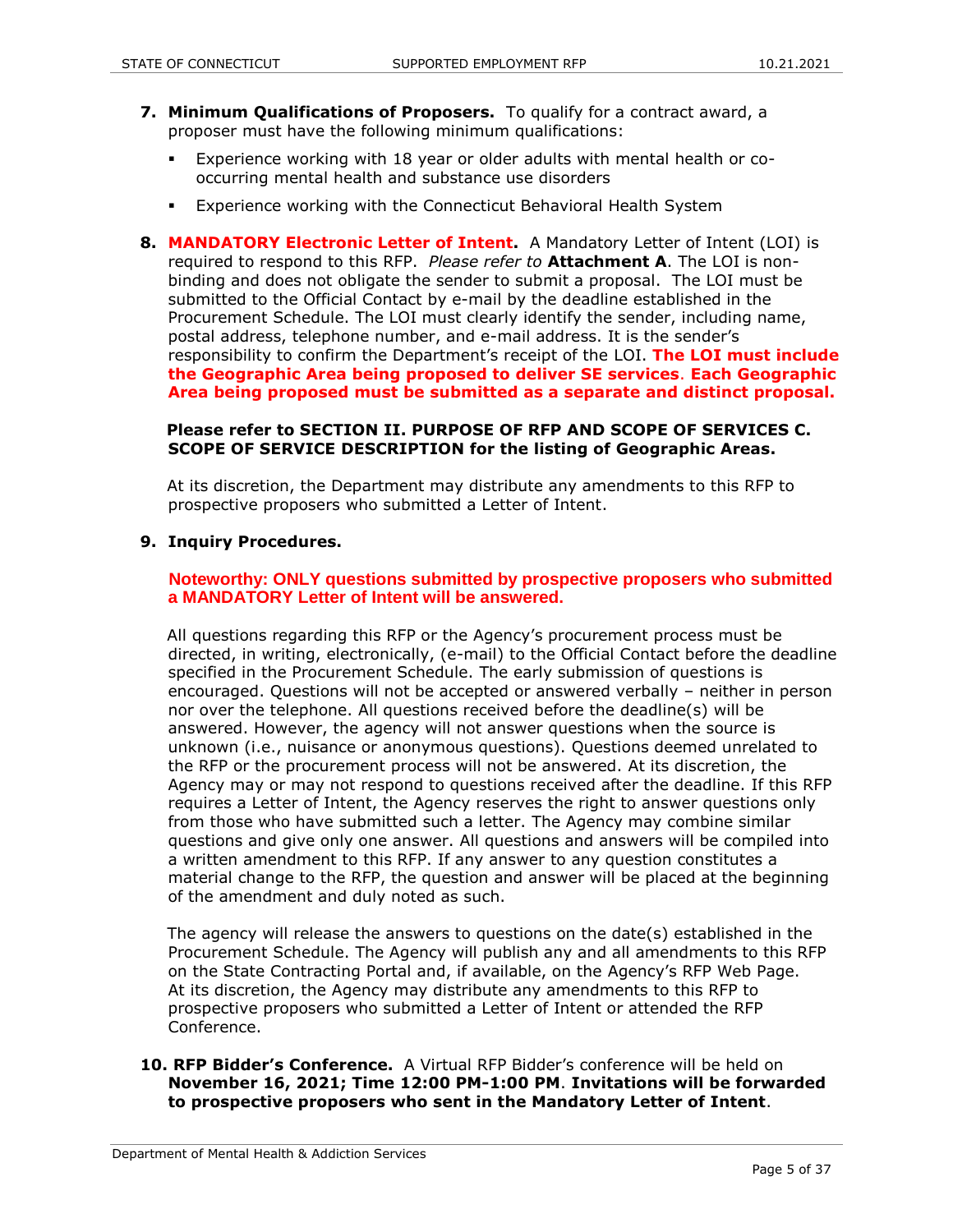Prospective proposers will be provided an opportunity to submit questions via email to the Official Contact Person. All questions submitted will be answered in a written Addendum to this RFP, which will serve as the Department's official response. If any answer to any question constitutes a material change to the RFP, the question and answer will be placed at the beginning of the Addendum and duly noted as such. The agency will release the Addendum on the date established in the Procurement Schedule. The Department will publish any and all Addenda to this RFP on the State Contracting Portal and on the Department's Web Site.

- **11**. **Electronic Proposal Due Date and Time.** The Official Contact is the **only authorized recipient** of proposals submitted in response to this RFP. **Proposals must be received by the Official Contact on or before the due date and time:**
	- **Due Date: January 7, 2022**
	- **Time: 3:00 PM EST**

 **Proposals received after the due date and time will be ineligible and will not be evaluated.** The Agency will send an official letter alerting late respondents of ineligibility.

#### **An acceptable submission must include the following:**

 One (1) conforming electronic copy of the original proposal FOR EACH Geographic Area.

The proposal must be complete, properly formatted and outlined, and ready for evaluation by the Evaluation Review Committee.

The electronic copy of the proposal must be emailed to official agency contact for this procurement. The subject line of the email must read: **DMHAS EBP SE RFP 2022.** Required forms and appendices may be scanned and submitted as PDFs at the end of the main proposal document. Please ensure the entire email submission is less than 25 MB as this reflects The Agency's server limitations. Respondents should work to ensure there are not additional IT limitations from the provider side.

**12. Multiple Proposals.** The submission of a maximum of three (3) proposals from the same proposer is an option with this procurement. To be clear:

 **A proposer may submit a maximum of three (3) proposals, meaning three (3) Geographic Areas with the cities/towns and slots indicated in each Geographic Area.** 

 **NOTEWORTHY: Each Geographic Area shall be submitted as a SEPARATE PROPOSAL**. Please reference SECTION III. PROPOSAL SUBMISSION OVERVIEW A. 2. Cover Sheet for the required information.

The submission of proposals for program or service types other than those delineated in this RFP is not an option with this procurement.

 **The submission of multiple proposals for the same Geographic Area is not an option for this procurement. Each Geographic Area being proposed must be submitted as a separate and distinct proposal.**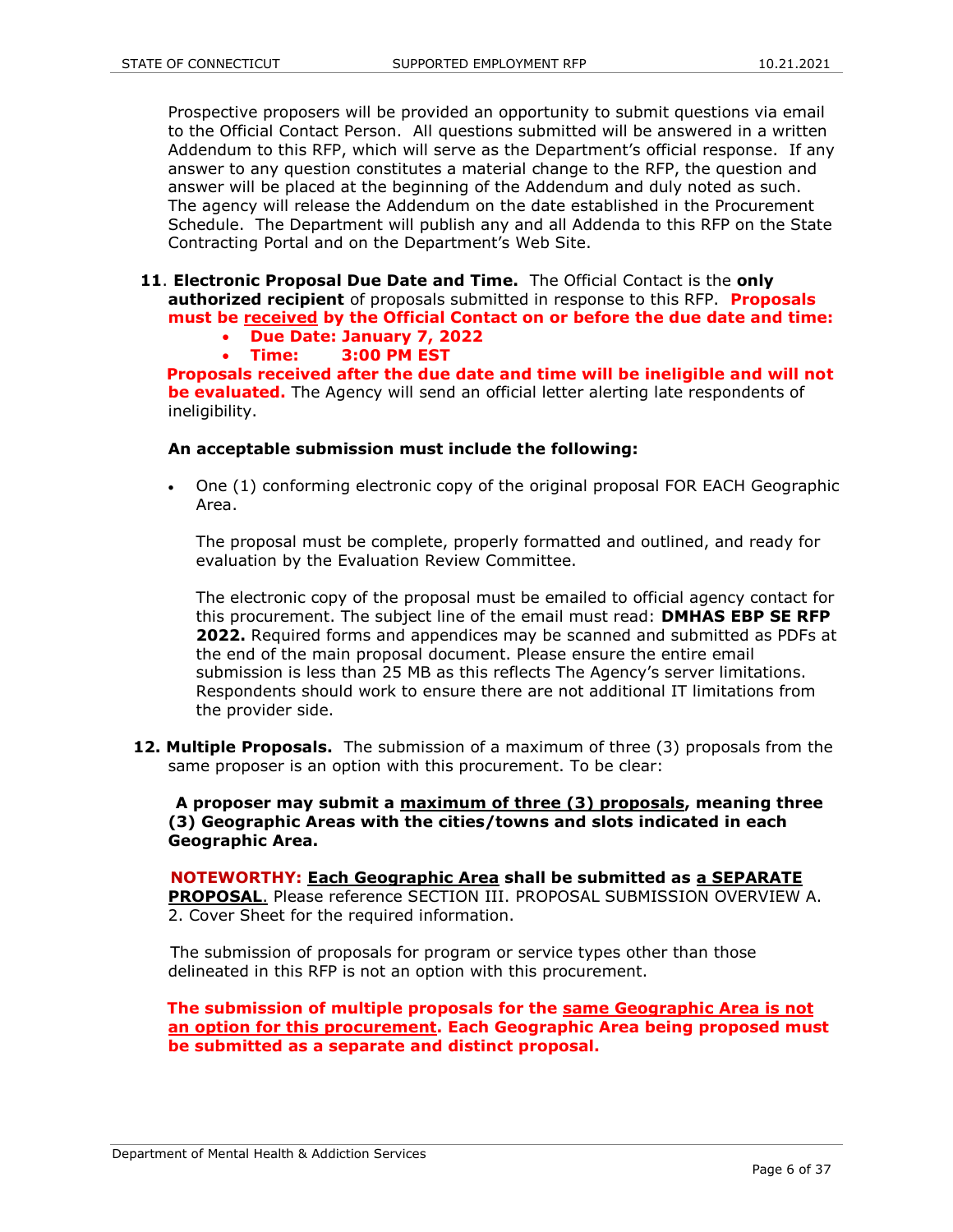#### **II. PURPOSE OF RFP AND SCOPE OF SERVICES**

## **A. AGENCY OVERVIEW**

The Department of Mental Health and Addiction Services (DMHAS) promotes and administers comprehensive, recovery-oriented services in the areas of mental health treatment and substance use treatment throughout Connecticut.

While the Department's services serve all Connecticut citizens, its mandate is to serve adults (over 18 years of age) with psychiatric or substance use disorders, or both, who lack the financial means to obtain such services on their own. DMHAS also provides collaborative programs for individuals with special needs, such as persons with HIV/AIDS infection, people in the criminal justice system, those with problem gambling disorders, pregnant and parenting women with substance use disorders, persons with traumatic brain injury or hearing impairment, those with co-occurring substance use and mental illness, and special populations transitioning out of the Department of Children and Families.

DMHAS operates on the belief that people with mental illnesses and/or substance use disorders can and should be treated in community settings, and that inpatient treatment should be used only when absolutely necessary to meet the best interests of the individual. Effective care requires that services such as residential, supportive, rehabilitative and crisis intervention programs are available within their local communities. DMHAS is responsible for providing a wide range of services to adults in each of the five human service Regions in Connecticut.

#### *Department Mission*

"To promote the overall health and wellness of persons with behavioral health needs through integrated network of holistic, comprehensive, effective, and efficient services and supports that foster dignity, respect, and self-sufficiency in those we serve."

#### **B. PROGRAM OVERVIEW**

Evidence Based Supported Employment Services

DMHAS is issuing this RFP to establish evidence-based Supported Employment (SE) services to promote and expand employment opportunities for individuals who use DMHAS services who have mental health or co-occurring mental health and substance use disorders (SUD).

All funded services must use the evidence-based Individualized Placement and Support (IPS) model. IPS employment services are a set of services that are designed to assist individuals in obtaining integrated, competitive, paid employment in part-time or full-time positions. Selected providers must adhere to the fidelity standards promulgated by the Department, and proposers must ensure that an agency infrastructure is in place to sustain the evidence-based IPS employment services.

#### **Individual Placement and Support (IPS)** is a model of **supported employment** for

people with **serious mental illness** (e.g., schizophrenia spectrum disorder, bipolar, depression). IPS supported employment helps people living with behavioral health conditions work at **regular jobs** of their choosing. Although variations of supported employment exist, IPS refers to the evidence-based practice of supported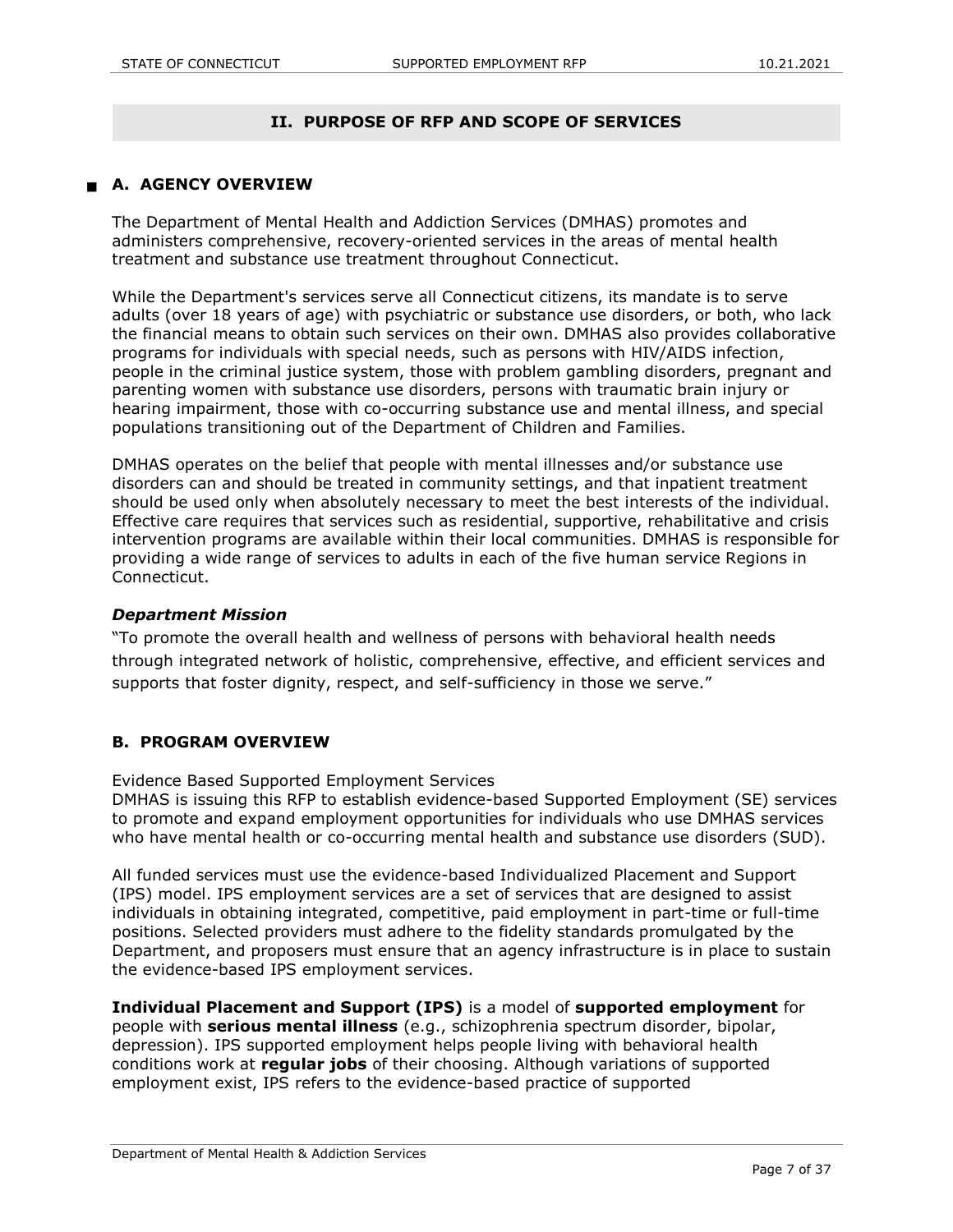employment. **Mainstream education** and technical training are included as ways to advance career paths. **IPS is based on the following 8 principles:**

- 1. COMPETITIVE EMPLOYMENT: Jobs anyone can apply for that pay at least minimum wage/same pay as coworkers with similar duties, and have no artificial time limits imposed by the social service agency.
- 2. SYSTEMATIC JOB DEVELOPMENT: Employment Specialists systematically visit employers who are selected based on the job seeker's preferences, to learn about their business needs and hiring practices.
- 3. RAPID JOB SEARCH: IPS programs use a rapid job search approach to help job seekers obtain jobs rather than assessments, training, and counseling. The first face to face contact with the employer occurs within 30 days.
- 4. INTEGRATED SERVICES: IPS programs are integrated with mental health treatment teams. Employment Specialists attach to 1 or 2 mental health treatment teams, which discuss their caseload.
- 5. BENEFITS PLANNING: Employment Specialists help people obtain personalized, understandable, and accurate information about their Social Security, Medicaid, and other government entitlements.
- 6. ZERO EXCLUSION: People are not excluded on the basis of readiness, diagnoses, symptoms, substance use history, psychiatric hospitalizations, homelessness, level of disability, or legal system involvement.
- 7. TIME-UNLIMITED SUPPORTS: Job supports are individualized and continue for as long as each worker wants and needs the support. Employment Specialists have face to face contact at least monthly.
- 8. WORKER PREFERENCES: IPS program services are based on each job seeker's preferences and choices rather than the Employment Specialist's and supervisor's judgments.

| <b>Geographic Area</b>                                                                                                                                                                                        | # of Slots<br>Available | <b>Cities/Towns</b><br>Proposing<br>(All or<br>indicate<br>which ones) | # of slots<br><b>Proposing</b><br>(All or<br>indicate #<br>of slots) |
|---------------------------------------------------------------------------------------------------------------------------------------------------------------------------------------------------------------|-------------------------|------------------------------------------------------------------------|----------------------------------------------------------------------|
| <b>Central CT:</b> Middletown/Old Saybrook, Chester,<br>Clinton, Cromwell, Deep River, Durham, East Haddam,<br>East Hamptom, Essex, Haddam, Killingworth, Lyme,<br>Middlefield, Old Lyme, Portland, Westbrook | 97                      |                                                                        |                                                                      |
| <b>Central Shoreline: Branford, East Haven, Guilford,</b><br>Madison, North Branford, North Haven                                                                                                             | 63                      |                                                                        |                                                                      |
| Greater East Hartford: East Hartford, Glastonbury,<br>Marlborough, Newington, Rocky Hill, Wethersfield                                                                                                        | 63                      |                                                                        |                                                                      |

## **C. SCOPE OF SERVICE DESCRIPTION**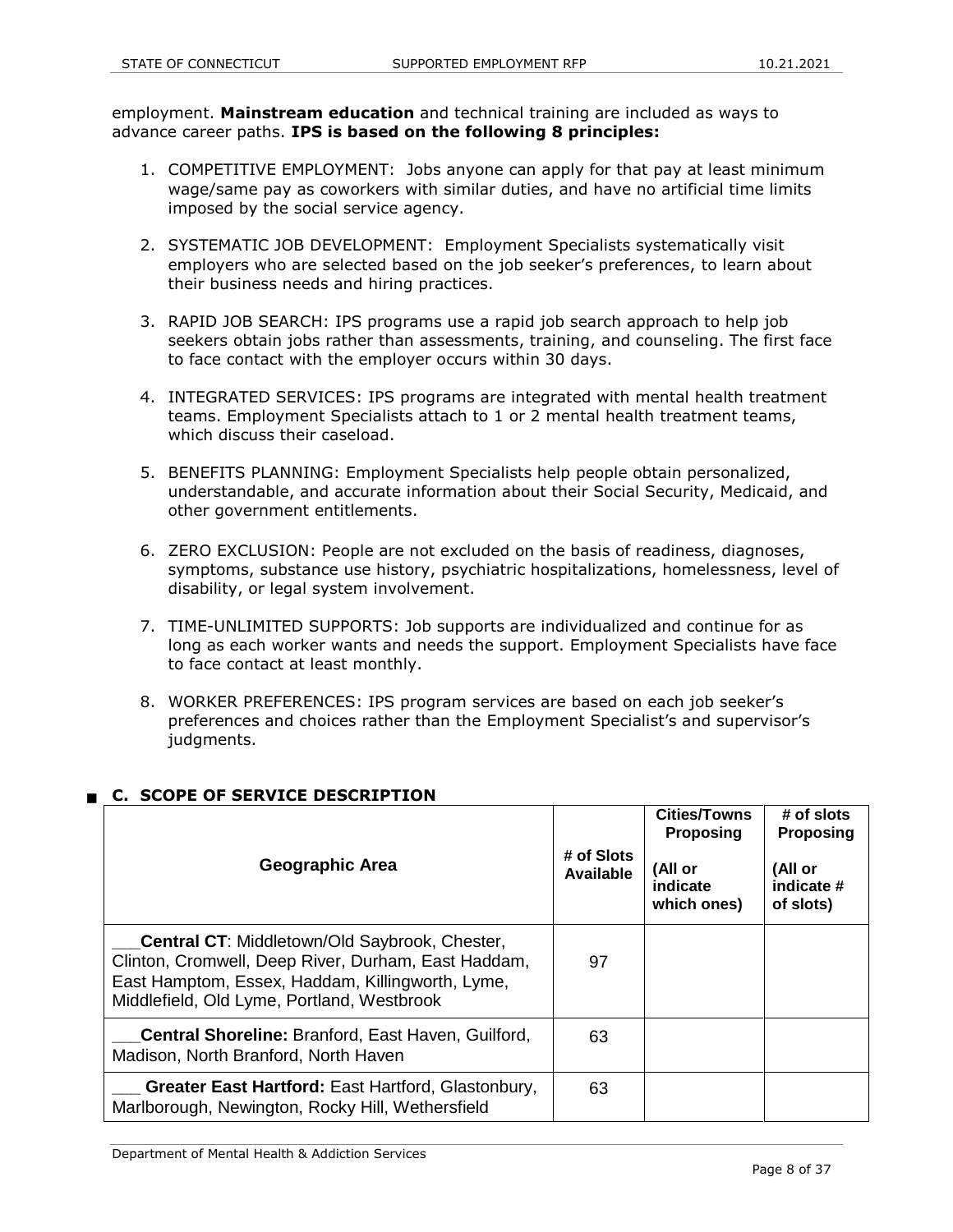| Greater Ansonia: Derby, Oxford, Seymour, Shelton                                                                                                                                                                                      | 68  |  |
|---------------------------------------------------------------------------------------------------------------------------------------------------------------------------------------------------------------------------------------|-----|--|
| Greater Bridgeport: Easton, Monroe, New Canaan,<br>Stratford, Trumbull                                                                                                                                                                | 156 |  |
| Greater Enfield: Bloomfield, East Granby, East<br>Windsor, Ellington, Granby, Somers, South Windsor,<br>Stafford, Suffield, Windsor, Windsor Locks                                                                                    | 49  |  |
| Greater Danbury: Bethel, Bridgewater, Brookfield,<br>New Fairfield, New Milford, Newtown, Redding,<br>Ridgefield, Roxbury, Sherman                                                                                                    | 90  |  |
| Greater Hartford: Avon, Canton, Farmington,<br>Simsbury, West Hartford                                                                                                                                                                | 237 |  |
| Greater Manchester: Bolton, Hebron, Tolland,<br>Vernon                                                                                                                                                                                | 58  |  |
| Greater Milford: Orange, West Haven                                                                                                                                                                                                   | 40  |  |
| Greater New Britain: Berlin, Bristol, Burlington,<br>Plainville, Plymouth, Southington                                                                                                                                                | 86  |  |
| Greater New Haven: Bethany, Hamden,<br>Woodbridge                                                                                                                                                                                     | 253 |  |
| Greater Stamford/Norwalk: Darien, Fairfield,<br>Greenwich, Weston, Westport, Wilton                                                                                                                                                   | 178 |  |
| Greater Torrington: Barkhamsted, Canaan,<br>Colebrook, Cornwall, Goshen, Hartland, Harwinton,<br>Kent, Litchfield, Morris, New Hartford, Norfolk, North<br>Canaan, Salisbury, Sharon, Warren, Washington,<br>Winchester               | 96  |  |
| Greater Waterbury: Beacon Falls, Bethlehem,<br>Cheshire, Middlebury, Naugatuck, Prospect, Southbury,<br>Thomaston, Watertown, Wolcott, Woodbury                                                                                       | 100 |  |
| <b>Greater Meriden: Meriden, Wallingford</b>                                                                                                                                                                                          | 74  |  |
| Northeast: Ashford, Brooklyn, Canterbury, Chaplin,<br>Columbia, Coventry, Eastford, Hampton, Killingly,<br>Lebanon, Mansfield, Plainfield, Pomfret, Putnam,<br>Scotland, Sterling, Thompson, Union, Willington,<br>Windham, Woodstock | 72  |  |
| Southeast: Norwich, New London, Bozrah,<br>Colchester, East Lyme, Franklin, Griswold, Groton,<br>Ledyard, Lisbon, Montville, New London, North<br>Stonington, Preston, Salem, Sprague, Stonington,<br>Voluntown, Waterford            | 155 |  |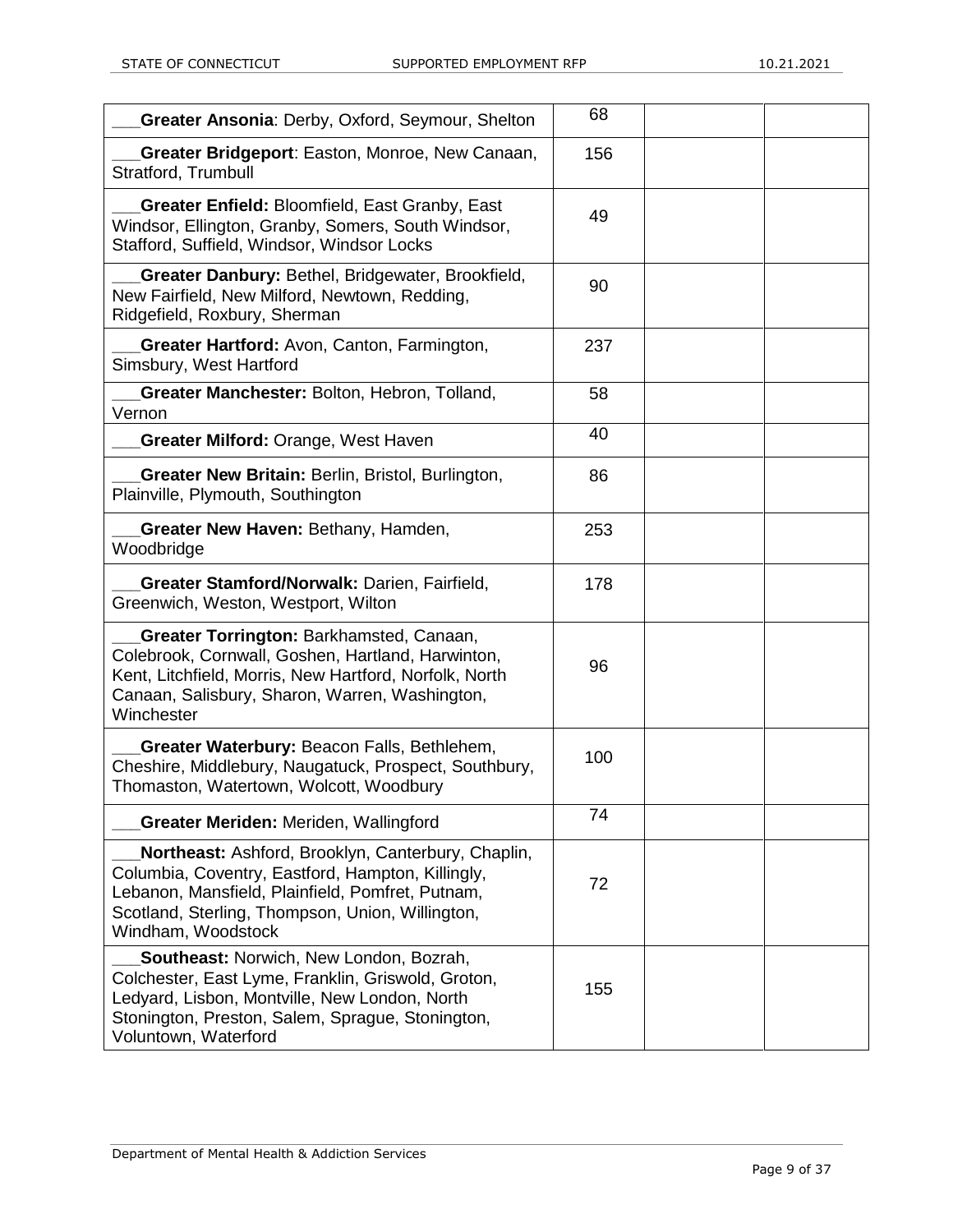#### **D. PERFORMANCE MEASURES**

The following performance metrics highlight key priorities that will be analyzed with providers collaboratively during the life of the contract. This is not an exhaustive list, but rather an indication of significant performance metrics of interest to The Agency. The Agency looks forward to working with providers to define additional important performance metrics.

1) A minimum of 45% of the individuals receiving employment services annually will obtain integrated competitive employment;

2) A minimum of 80% of individuals enrolled in employment services annually will indicate satisfaction with those services based on the DMHAS Consumer Satisfaction Survey or other employment-specific survey; and –

3) Contractor shall score at or above a score of 100 (Good) on IPS Fidelity Reviews.

#### **E. CONTRACT MANAGEMENT/DATA REPORTING**

As part of the State's commitment to becoming more outcomes-oriented, DMHAS, seeks to actively and regularly collaborate with providers to enhance contract management, improve results, and adjust service delivery and policy based on learning what works. Reliable and relevant data is necessary to ensure compliance, inform trends to be monitored, evaluate results and performance, and drive service improvements. As such, DMHAS reserves the right to request/collect other key data and metrics from providers.

The DMHAS Data Performance System (DDaP) enables the provider to confidentiality enter data into the DMHAS system. This enables the provider to have access to a wide variety of reports. Providers have access to DDaP on a 24/7 basis and are expected to enter data on a monthly basis by the  $15<sup>th</sup>$  of the month.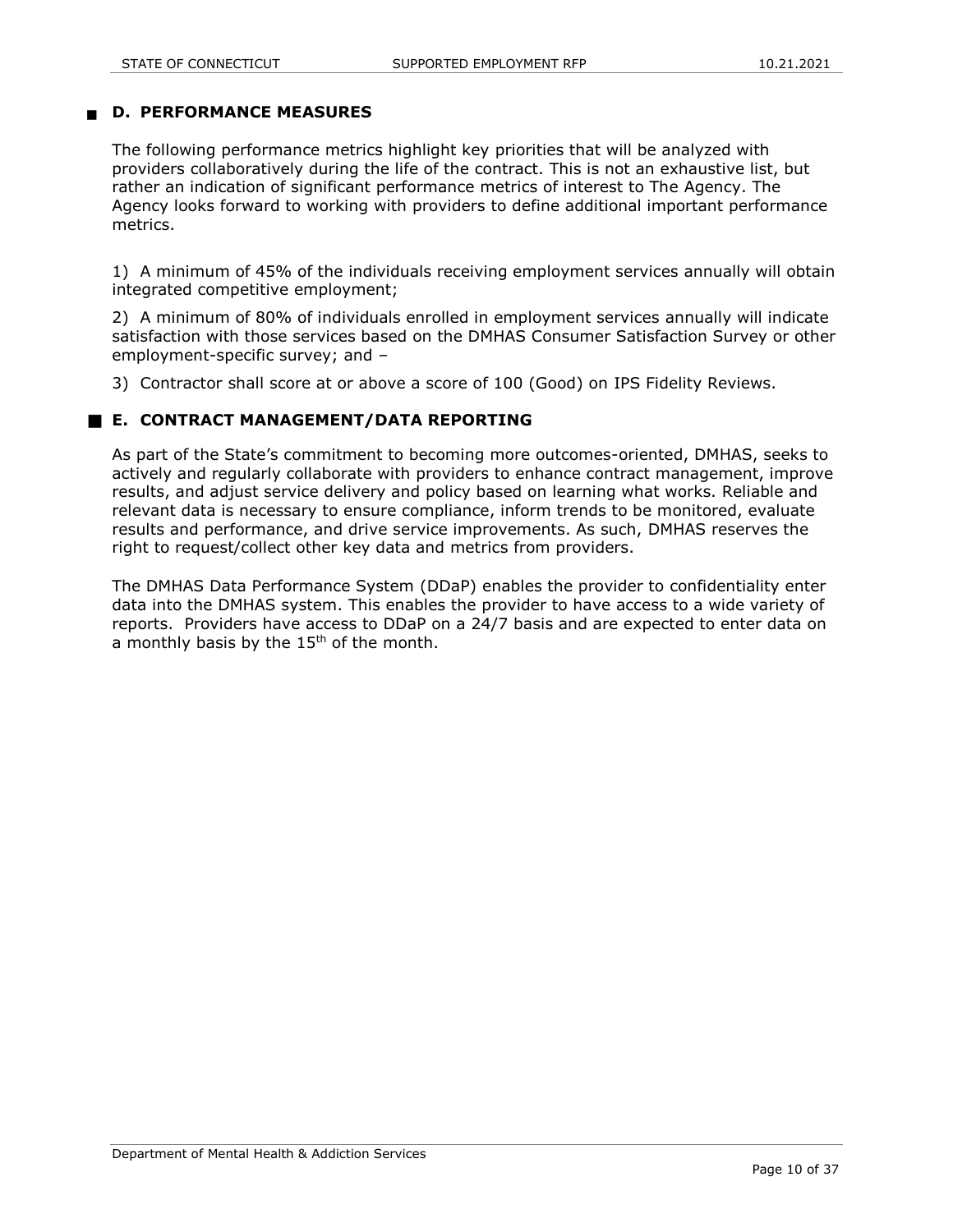### **III. PROPOSAL SUBMISSION OVERVIEW**

#### **A. SUBMISSION FORMAT INFORMATION**

- **1. Required Outline.** All proposals must follow the required outline presented in SECTION IV. REQUIRED PROPOPSAL SUBMISSION OUTLINE AND REQUIREMENTS. Proposals that fail to follow the required outline will be deemed non-responsive and not evaluated.
- **2. Cover Sheet.** The Cover Sheet, **Attachment B**, is Page 1 of the proposal**, inclusive of 1.a. and 1.b.** Proposers must complete and use the Cover Sheet form, 1.a. and 1.b. provided by the Department in **VI. APPENDIX C. ATTACHMENTS ATTACHMENT B.**

 *Legal Name* is defined as the name of private provider organization, CT State agency, or municipality submitting the proposal. *Contact Person* is defined as the individual who can provide additional information about the proposal or who has immediate responsibility for the proposal. *Authorized Official* is defined as the individual empowered to submit a binding offer on behalf of the Respondent to provide services in accordance with the terms and provisions described in this RFP and any amendments or attachments hereto.

- a. RFP Name or Number:
- b. Legal Name:
- c. Street Address:
- d. Town/City/State/Zip:
- e. Contact Person:
- f. Title:
- g. Phone Number:
- h. E-Mail Address:
- i. Authorized Official:
- j. Title:
- k. Signature:
- **3. Table of Contents.** All proposals must include a Table of Contents that conforms with the required proposal outline.
- **4. Executive Summary.** The page limitation for this section is 1 page, briefly describing how the Respondent meets the **eligibility and qualification criteria** and a brief overview of why the Respondent should be selected for the activities highlighted in the **Service Expectations, a.-e.** Proposals must include a high-level summary, not exceeding 1 page, of the main proposal and cost proposal.
- **5. Attachments.** Attachments other than the required Appendices or Forms identified in the RFP are not permitted and will not be evaluated. Further, the required Appendices or Forms must not be altered or used to extend, enhance, or replace any component required by this RFP. Failure to abide by these instructions will result in disqualification.
- **6. Style Requirements. THIS IS AN ELECTRONIC SUBMISSION**. Submitted proposals must conform to the following specifications:
	- Paper Size: 8 1/2 x 11 (Letter)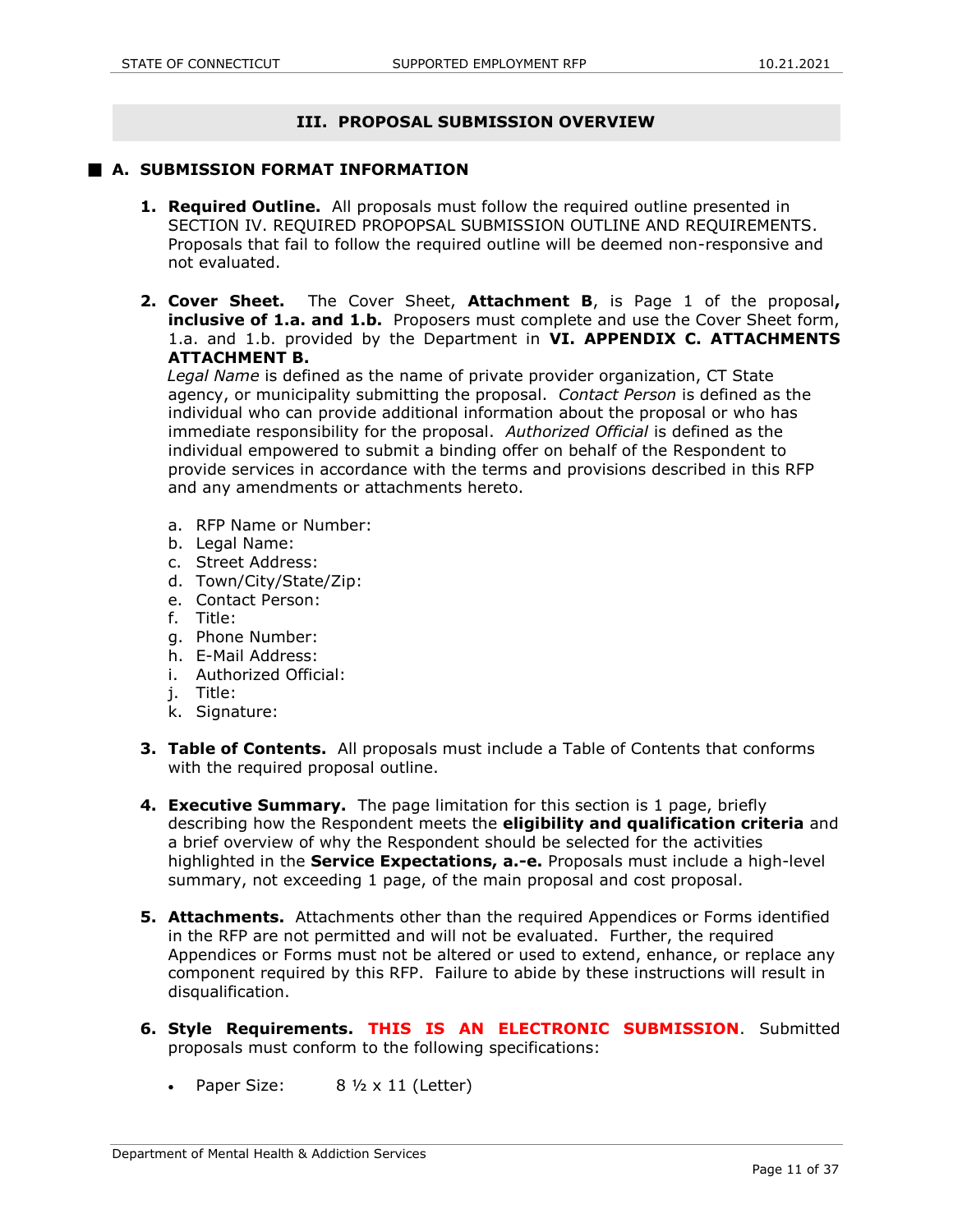- Page Limit: Maximum 15 pages, exclusive of Executive Summary, Appendices and Budget forms
- Font Size: 12
- Font Type: Times New Roman
- Margins: Normal (1 inch)
- $\bullet$  Line Spacing: 1  $1/2$
- **7. Pagination.** The proposer's name must be displayed in the header of each page. All pages, including the required Appendices and Forms, must be numbered in the footer.
- **8. Declaration of Confidential Information.** Proposers are advised that all materials associated with this procurement are subject to the terms of the Freedom of Information Act (FOIA), the Privacy Act, and all rules, regulations and interpretations resulting from them. If a proposer deems that certain information required by this RFP is confidential, the proposer must label such information as CONFIDENTIAL prior to submission. In subsection of the proposal submission, the proposer must reference where the information labeled CONFIDENTIAL is located in the proposal. *EXAMPLE: Section G.1.a.* For each subsection so referenced, the proposer must provide a convincing explanation and rationale sufficient to justify an exemption of the information from release under the FOIA. The explanation and rationale must be stated in terms of (a) the prospective harm to the competitive position of the proposer that would result if the identified information were to be released and (b) the reasons why the information is legally exempt from release pursuant to C.G.S. § 1-210(b).
- **9. Conflict of Interest - Disclosure Statement.** Proposers must include a disclosure statement concerning any current business relationships (within the last three (3) years) that pose a conflict of interest, as defined by C.G.S. § 1-85. A conflict of interest exists when a relationship exists between the proposer and a public official (including an elected official) or State employee that may interfere with fair competition or may be adverse to the interests of the State. The existence of a conflict of interest is not, in and of itself, evidence of wrongdoing. A conflict of interest may, however, become a legal matter if a proposer tries to influence, or succeeds in influencing, the outcome of an official decision for their personal or corporate benefit. The Agency will determine whether any disclosed conflict of interest poses a substantial advantage to the proposer over the competition, decreases the overall competitiveness of this procurement, or is not in the best interests of the State. In the absence of any conflict of interest, a proposer must affirm such in the disclosure statement. *Example: "[name of proposer] has no current business relationship (within the last three (3) years) that poses a conflict of interest, as defined by C.G.S. § 1-85."*

## **B. EVALUATION OF PROPOSALS**

**1. Evaluation Process.** It is the intent of the Agency to conduct a comprehensive, fair, and impartial evaluation of proposals received in response to this RFP. When evaluating proposals, negotiating with successful proposers, and awarding contracts, the Agency will conform with its written procedures for POS and PSA procurements (pursuant to C.G.S. § 4-217) and the State's Code of Ethics (pursuant to C.G.S. §§ 1-84 and 1-85). Final funding allocation decisions will be determined during contract negotiation.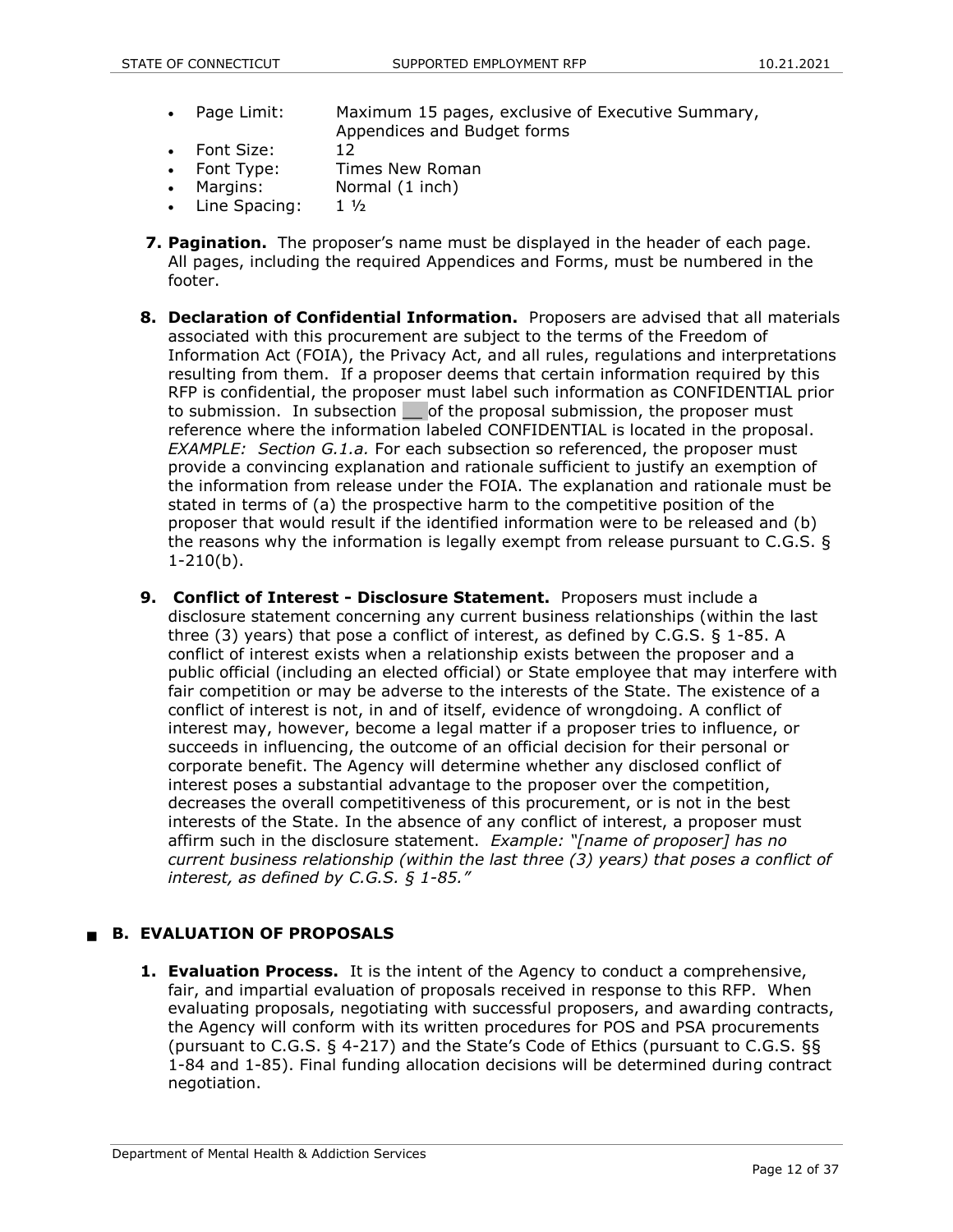- **2. Evaluation Review Committee.** The Agency will designate a Review Committee to evaluate proposals submitted in response to this RFP. The Review Committee will be composed of individuals, Agency staff or other designees as deemed appropriate. The contents of all submitted proposals, including any confidential information, will be shared with the Review Committee. Only proposals found to be responsive (that is, complying with all instructions and requirements described herein) will be reviewed, rated, and scored. Proposals that fail to comply with all instructions will be rejected without further consideration. The Review Committee shall evaluate all proposals that meet the Minimum Submission Requirements by score and rank ordered and make recommendations for awards. The Agency Head will make the final selection. Attempts by any proposer (or representative of any proposer) to contact or influence any member of the Review Committee may result in disqualification of the proposer.
- **3. Minimum Submission Requirements.** To be eligible for evaluation, proposals must (1) be received on or before the due date and time; (2) meet the Proposal Format requirements; (3) meet the Eligibility and Qualification requirements to respond to the procurement, (4) follow the required Proposal Outline; and (5) be complete. Proposals that fail to follow instructions or satisfy these minimum submission requirements will not be reviewed further The Agency will reject any proposal that deviates significantly from the requirements of this RFP.
- **4. Evaluation Criteria (and Weights).** Proposals meeting the Minimum Submission Requirements will be evaluated according to the established criteria. The criteria are the objective standards that the Review Committee will use to evaluate the technical merits of the proposals. Only the criteria listed below will be used to evaluate proposals. The weights are disclosed below.
	- Organizational Expectations 5%
	- Service Expectation 30%
	- Staffing Expectations 30%
	- Data and Technology Expectations 10%
	- Work Plan/Timeline 10%
	- Financial Expectations 0%
	- **Budget Expectations 15%**

#### Note:

As part of its evaluation of the Staffing Plan, the Review Committee will review the proposer's demonstrated commitment to affirmative action, as required by the Regulations of CT State Agencies § 46A-68j-30(10).

**5. Proposer Selection.** Upon completing its evaluation of proposals, the Evaluation Review Committee will submit the rankings of all proposals to the Commissioner or Agency Head. The final selection of a successful proposer is at the discretion of the Commissioner or Agency Head. Any proposer selected will be so notified and awarded an opportunity to negotiate a contract with the Agency. Such negotiations may, but will not automatically, result in a contract. Any resulting contract will be posted on the State Contracting Portal. All unsuccessful proposers will be notified by e-mail or U.S. mail, at the Agency's discretion, about the outcome of the evaluation and proposer selection process. The Agency reserves the right to decline to award contracts for activities in which the Commissioner or Agency Head considers there are not adequate respondents.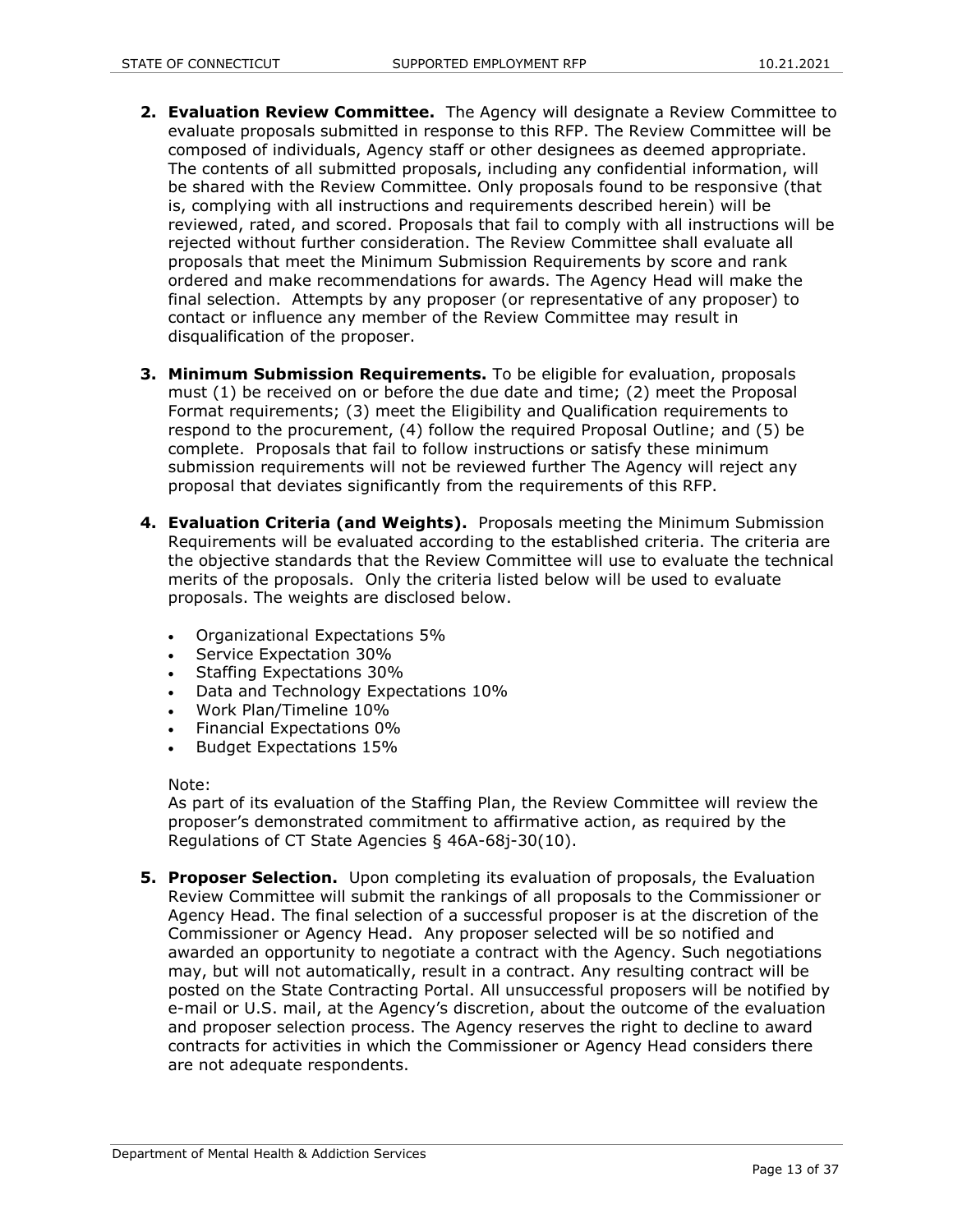- **6. Debriefing.** Within ten (10) days of receiving notification from the Agency, unsuccessful proposers may contact the Official Contact and request information about the evaluation and proposer selection process. The e-mail sent date or the postmark date on the notification envelope will be considered "day one" of the ten (10) days. If unsuccessful proposers still have questions after receiving this information, they may contact the Official Contact and request a meeting with the Agency to discuss the evaluation process and their proposals. If held, the debriefing meeting will not include any comparisons of unsuccessful proposals with other proposals. The Agency may schedule and hold the debriefing meeting within fifteen (15) days of the request. The Agency will not change, alter, or modify the outcome of the evaluation or selection process as a result of any debriefing meeting.
- **7. Appeal Process.** Proposers may appeal any aspect the Agency's competitive procurement, including the evaluation and proposer selection process. Any such appeal must be submitted to the Agency head. A proposer may file an appeal at any time after the proposal due date, but not later than thirty (30) days after an agency notifies unsuccessful proposers about the outcome of the evaluation and proposer selection process. The e-mail sent date or the postmark date on the notification envelope will be considered "day one" of the thirty (30) days. The filing of an appeal shall not be deemed sufficient reason for the Agency to delay, suspend, cancel, or terminate the procurement process or execution of a contract. More detailed information about filing an appeal may be obtained from the Official Contact.
- **8. Contract Execution.** Any contract developed and executed as a result of this RFP is subject to the Agency's contracting procedures, which may include approval by the Office of the Attorney General. Fully executed and approved contracts will be posted on State Contracting Portal and the Agency website.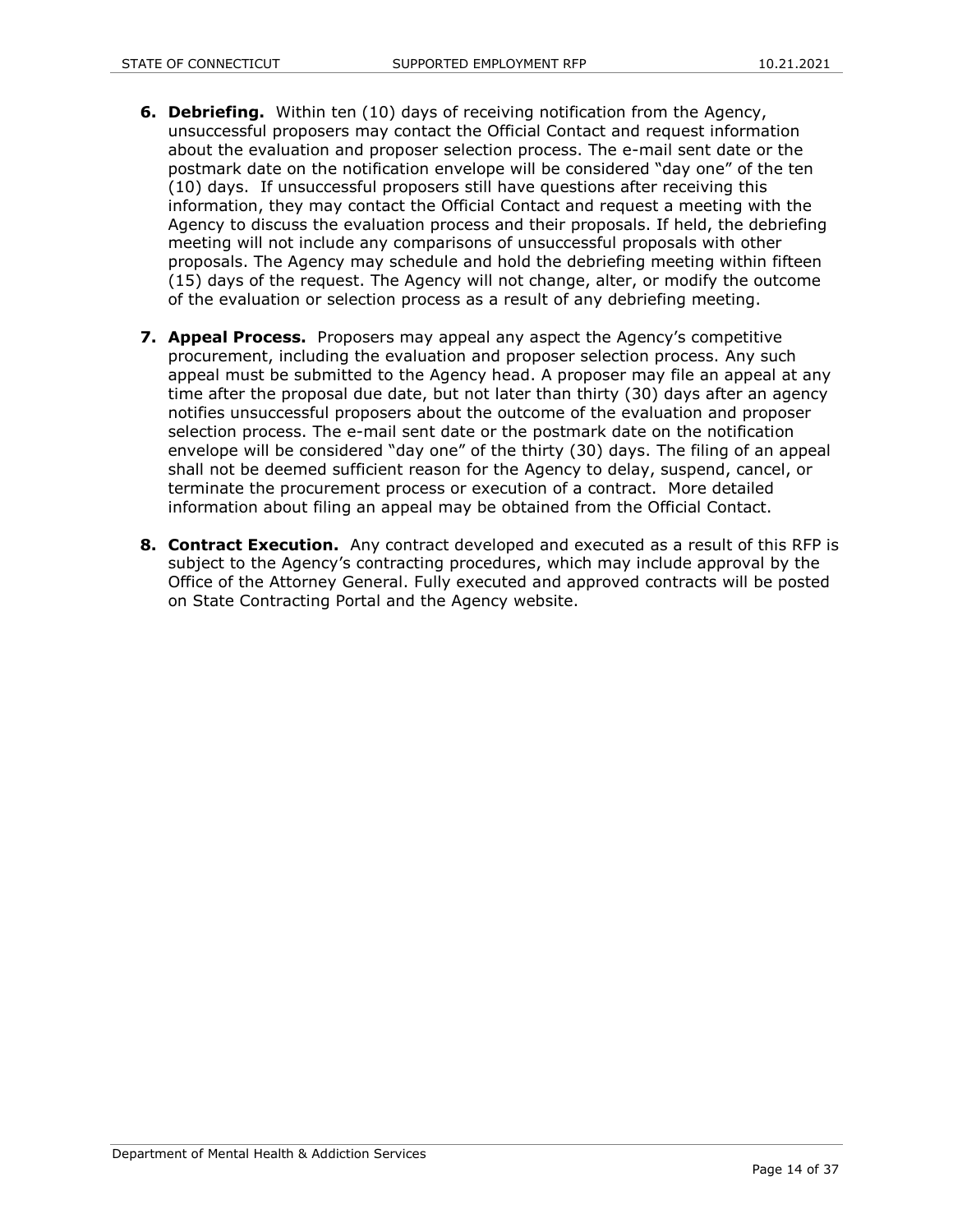#### **IV. REQUIRED PROPOSAL SUBMISSION OUTLINE AND REQUIREMENTS**

- **A. Cover Sheet**
- **B. Table of Contents**
- **C. Executive Summary**
- **D. Main Proposal**
- **E. Attachments (**clearly referenced to summary and main proposal where applicable)
- **F. Declaration of Confidential Information**
- **G. Conflict of Interest - Disclosure Statement**
- **H. Statement of Assurances**

## *A-H are defined more specifically below.*

#### *A: Cover Sheet*

:

- **1.** The Respondent must use a Cover Sheet capturing the following information, listed below. The Cover Sheet, **Attachment B**, is Page 1 of the proposal**, inclusive of 1. a. and 1. b.** Proposers must complete and use the Cover Sheet form, 1. a. and 1. b. provided by the Department in SECTION VI. APPENDIX C. ATTACHMENTS, B. COVER SHEET.
	- RFP Name or Number:
	- Legal Name:
	- FEIN (not required for currently contracted providers/vendors):
	- Street Address:
	- Town/City/State/Zip:
	- Contact Person:
	- Title:
	- Phone Number:
	- E-Mail Address:
	- Authorized Official:
	- Title:
	- Signature:

*Legal Name* is defined as the name of private provider organization, CT State agency, or municipality submitting the proposal. *Contact Person* is defined as the individual who can provide additional information about the proposal or who has immediate responsibility for the proposal. *Authorized Official* is defined as the individual empowered to submit a binding offer on behalf of the proposer to provide services in accordance with the terms and provisions described in this RFP and any amendments or attachments hereto.

#### *B: Table of Contents*

Respondents must include a Table of Contents that lists sections and subsections with page numbers that follow the organization outline and sequence for this proposal.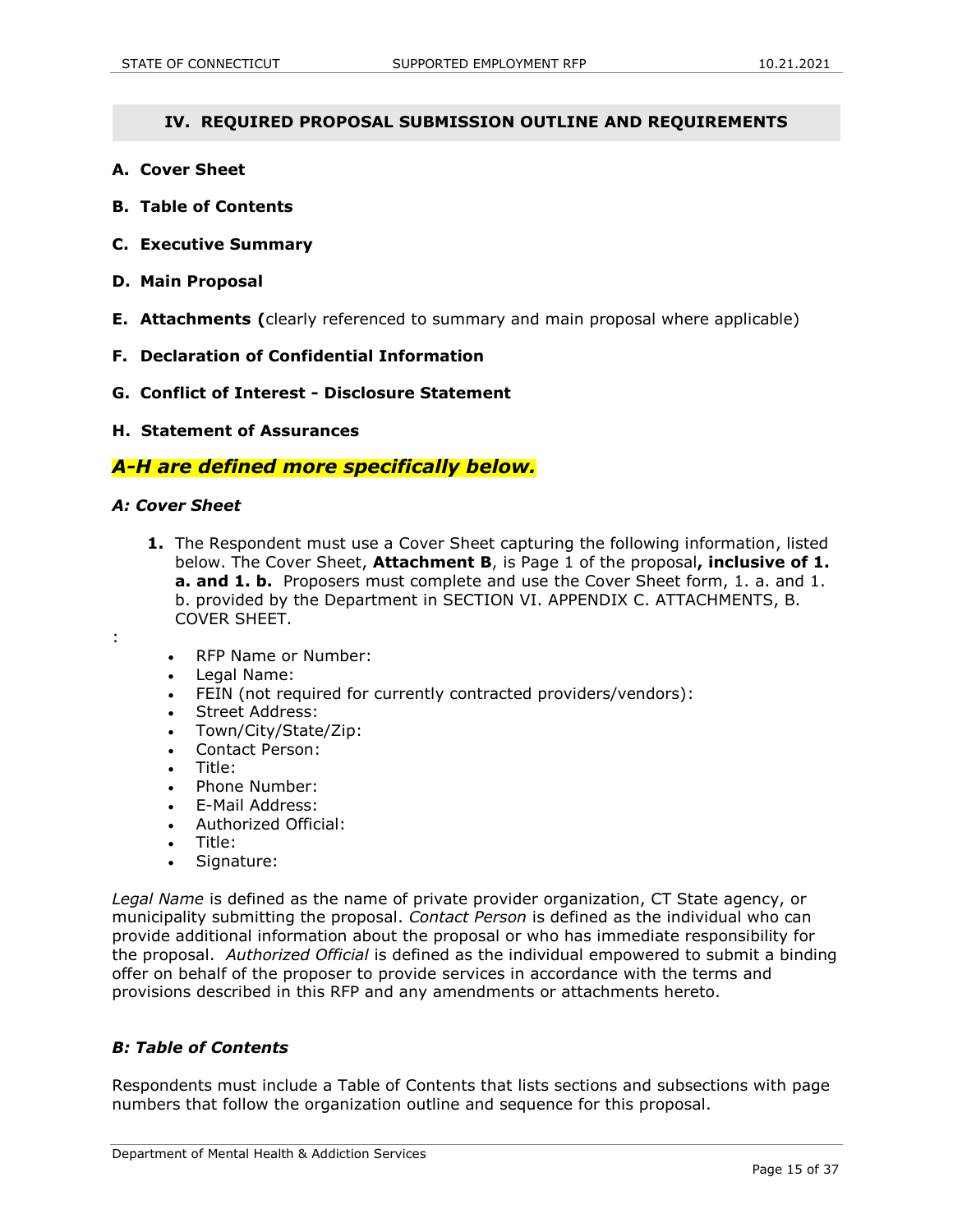#### *C: Proposer Executive Summary*

The page limitation for this section is 1 page, briefly describing how the Respondent meets the **eligibility and qualification criteria** and a brief overview of why the Respondent should be selected for the activities highlighted in the **Service Expectations, a.-e.** Proposals must include a high-level summary, not exceeding 1 page, of the main proposal and cost proposal.

#### *D: Main Proposal Submission Requirements To Submit a Responsive Proposal*

**\*\*Please note the maximum total page length for this section is 15 pages** (all appendices and other attachments should be referred to in section D and then placed in section E.) The Evaluation Review Committee will not read answers longer than 15 pages in this section.

#### **1. Organizational Expectations**

Proposers eligible to respond to the RFP are private provider organizations (defined as non-state entities that are either nonprofit or proprietary corporations or partnerships).

Proposals must describe the proposer's experience and capacity to develop and implement services defined in this RFP within timeframes set forth by the Department.

#### **To submit a responsive proposal, THE PROPOSER SHALL provide the following:**

- a. Experience in provision of recovery-oriented systems of care;
- b. Qualifications and interest in providing IPS supported employment services being requested through this RFP; and
- c. Experience in gaining buy-in and participation from community leaders, employers, consumers, providers and others for similar initiatives.

#### **2. Service Expectations**

The prospective contractor will be responsible for the overall management of services and timely delivery of all components to the program as identified below. Each proposal should articulate how its organization will meet the expectations outlined below. **To submit a responsive proposal, THE PROPOSER SHALL provide its** *innovative and effective* **approaches to accomplish each of the following services included in a. Overview, b. Leadership, c. Services, d. Desired Service Components, and e. Performance Measures.**

#### **a. Overview**

IPS employment services must be based on an understanding of, and commitment to the following principles:

- 1) Integration of employment and mental health services, including embedding employment staff on clinical teams;
- 2) Integrated competitive employment, either full or part time;
- 3) No one is refused access to employment services– "zero exclusion";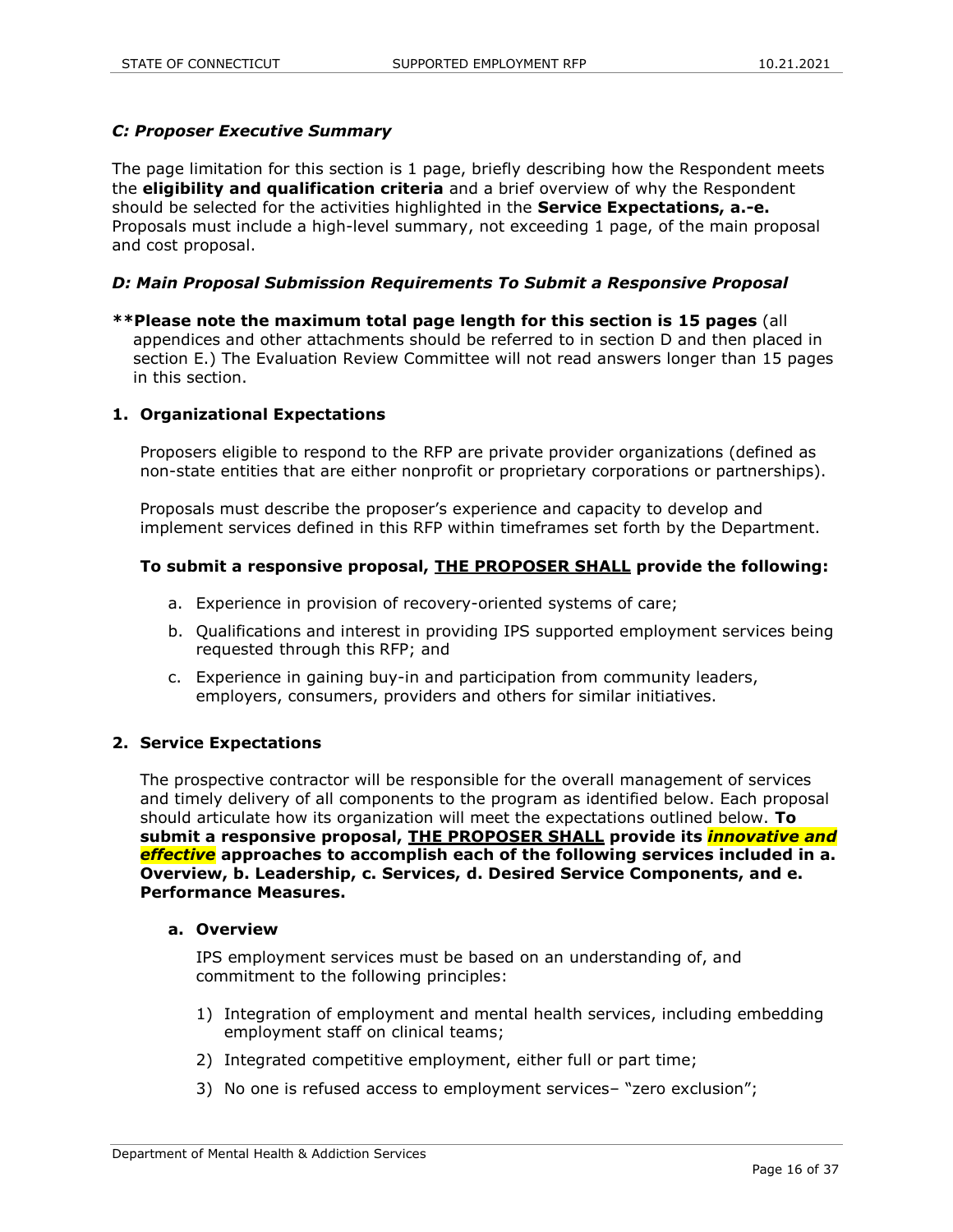- 4) Everyone is ready there are no prerequisites to enter employment services or a job search;
- 5) Rapid job-search starts within 30 days of entry to the program;
- 6) Follow-along services and supports are for as long as needed;
- 7) The individuals' choices and preferences are important and a primary concern;
- 8) Benefits counseling is offered to all by a certified benefits counselor; and
- 9) IPS specialists develop relationships with employers through multiple visits aimed at learning about their business needs.

**NOTEWORTHY:** Further elaboration of these principles is included below.

**Competitive Employment**: All employment, either part-time or full-time, must be in integrated, competitive jobs, i.e., jobs in the general labor market in positions that are open and available to any qualified individual in the labor pool. Jobs must not be 'set aside' or reserved for individuals with disabilities.

**Integrated Settings**: Individuals employed as a result of IPS employment services must work in integrated work settings, i.e., settings with a majority of co-workers that are non-disabled, where their work performance must be comparable to that of their non-disabled co-workers. Individuals in competitive employment may need, and have a legal right to request, reasonable accommodations in order to meet performance expectations and to carry out the essential functions of the job.

**Comparable Wages**: Wages for all positions shall be comparable wages for similar positions within the general labor market, and all compensation for work must be at or above minimum wage.

**Required Components:** All proposers must incorporate into their service delivery proposals the required components listed below, and are encouraged to address the desired components.

#### **b. Leadership**

- 1) Strong agency commitment to employment as an integral part of recovery, as evidenced by policies and procedures, and other efforts that demonstrate "employment is everybody's business";
- 2) Agency infrastructure sufficient to implement and sustain the IPS employment model that meets and maintains fidelity as measured by IPS Fidelity Scale; and
- 3) Protocols that ensure people are not screened out of employment services based on work readiness criteria or perceived job readiness, substance use, medications for symptoms, cognitive impairments, treatment non-adherence and personal presentation.

#### **c. Services**

- 1) Integrated service approach in which employment is embedded within the broader DMHAS clinical service system;
- 2) Protocols that require enrollment into employment services within five (5) working days from when an individual expresses interest in working, and the ability to track this information;
- 3) Engagement of people with mental health and co-occurring mental health and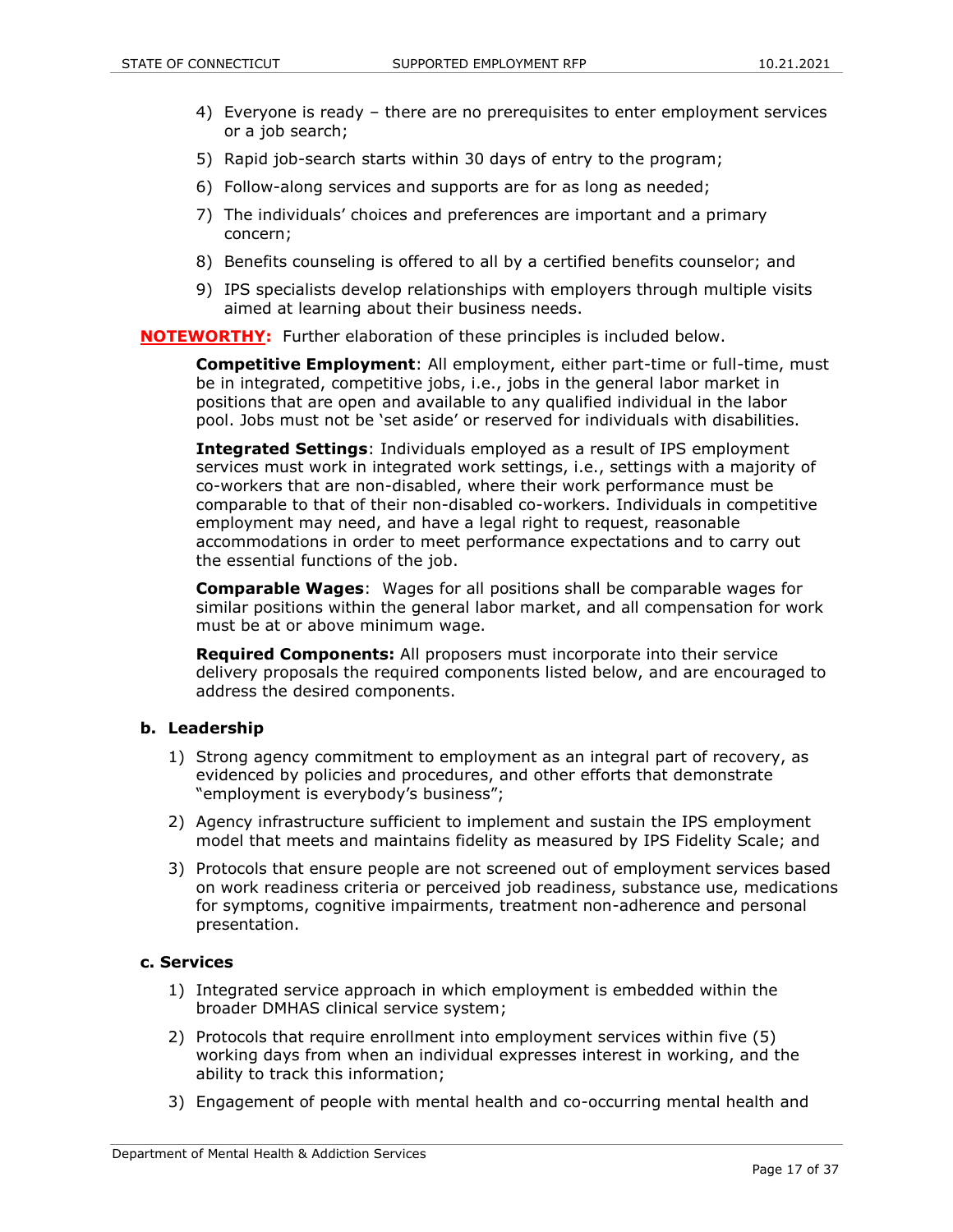substance use disorders who are interested in obtaining employment, or those who are currently under-employed. Identify engagement strategies that will be used, such as Motivational Interviewing; flexible engagement strategies that emphasize choice and address the fears of people in recovery regarding work;

- 4) Job development protocols that build on an individual's strengths and preferences;
- 5) Job development activity that ensure six (6) employer contacts per week per employment staff to increase the number of applications and job interviews obtained;
- 6) Completion of vocational assessment and profiles which include interests, qualifications and past/present employment experience at least annually;
- 7) Employment goals in recovery plans;
- 8) Service planning, plan reviews, and discharge planning that provides detail about employment objectives and goals;
- 9) Assistance with resume writing, completion of employment applications, and interviewing skills;
- 10)Development of relationships with potential employers, and community organizations;
- 11)Connections to other appropriate employment resources, i.e. Workforce Boards, Connect-ability, American Job Centers, the Bureau of Rehabilitation Services etc.;
- 12)Possess the technology and the capacity to serve individuals in community settings;
- 13)Continuous and more concentrated employment retention supports for at least 30 days that provide and titrate service and support levels as needed (time unlimited supports);
- 14)Array of flexible employment services and supports, provided directly or leveraged from community resources;
- 15)Multiple strategies for promoting competitive work throughout the agency and the community, and activities that promote the visibility and viability of employment services;
- 16)Provision of or linkages with educational services and supports to assist people in recovery to successfully advance in their jobs and careers, and achieve their preferred employment outcomes;
- 17)Agency support and commitment to on-going staff training, support and retention, and to the use of Evidence Based Practice (EBP) strategies such as Motivational Interviewing;
- 18)Local partnerships with the employer community, and community organizations including agencies such as the Aging and Disability Services/Bureau of Rehabilitation Services, (ADS/BRS) American Job Centers, adult education, colleges and veterans' services to increase service coordination, expand career development options and resources, and improve employment and career-related educational outcomes for persons in recovery; and
- 19)Ability to participate in IPS work groups and round-table activities.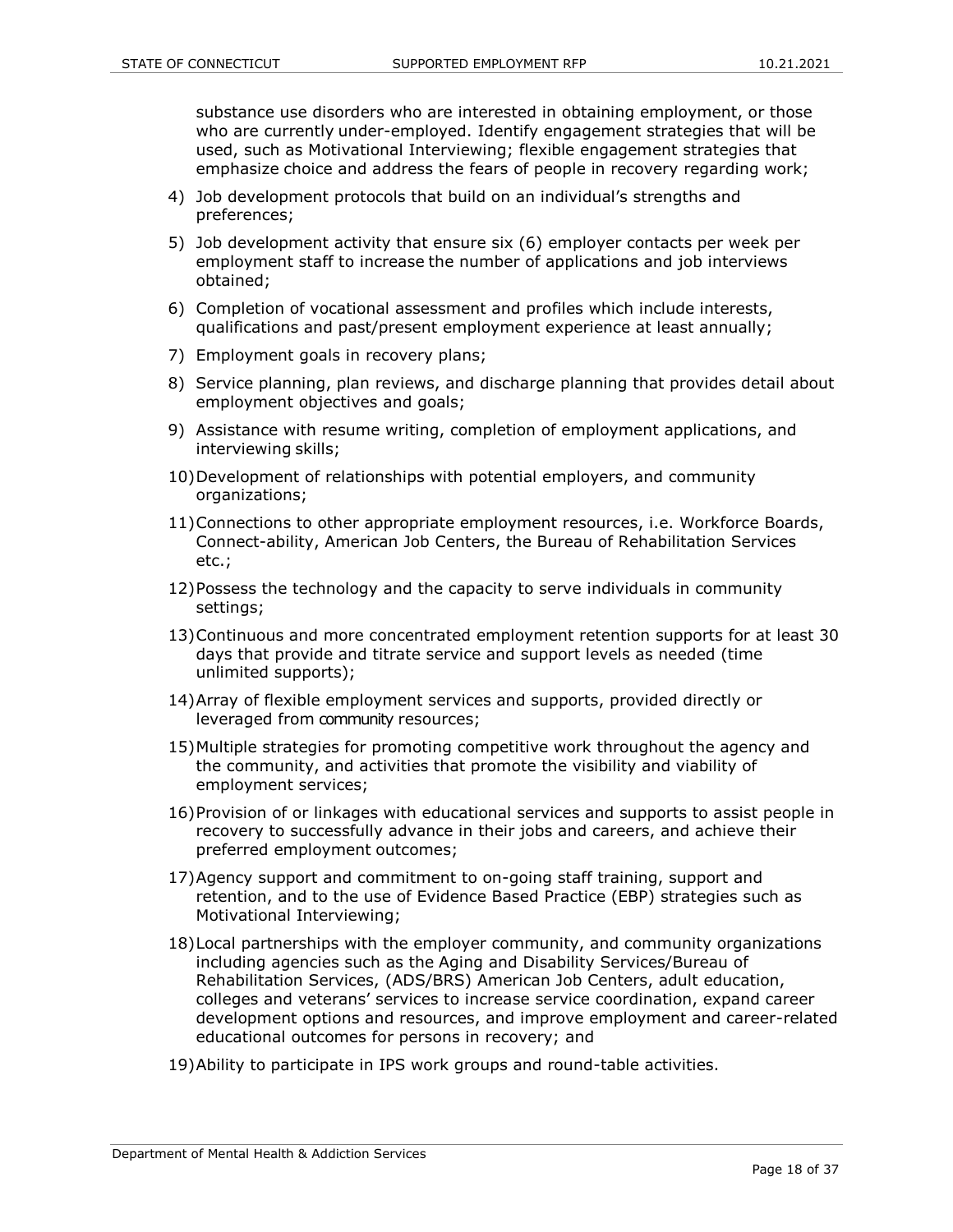#### **d. Desired Service Components**

- 1) Proposers who can demonstrate the ability to provide employment services using American Sign Language (ASL) to people who are deaf or hard of hearing; and
- 2) Proposers who can demonstrate the ability to provide employment services to people who are monolingual Spanish speaking (other languages if there is a documented need for the proposer's Geographic Area).

#### **e. Performance Measures**

- 1) A minimum of 45% of the individuals receiving employment services annually will obtain integrated competitive employment;
- 2) A minimum of 80% of individuals enrolled in employment services annually will indicate satisfaction with those services based on the DMHAS Consumer Satisfaction Survey or other employment-specific survey; and
- 3) Contractor shall score at or above a score of 100 (Good) on the fidelity reviews.

#### **3. Staffing Expectations**

- **a. To submit a responsive proposal, THE PROPOSER SHALL** describe the staffing levels and staff qualifications, as described below, to be assigned to this program. The proposal shall also include its plan to provide pre-employment screening, staff training, routine and consistent clinical supervision, clinical service delivery oversight and consultation. The staffing model shall include a combination of the following positions and information:
	- 1) Staff-to-individual served ratio of 1:20;
	- 2) At least one (1) certified Recovery Support Specialist (RSS) or Recovery Coach is required on each Supported Employment team and to be included in the staff to individual ratio; who will be expected to provide services to 20 individuals;
	- 3) A .10 FTE supervisor for each Supported Employment Specialist;
	- 4) Identify innovative strategies to recruit your staff and retain your staff;
	- 5) Propose salary ranges for RSS, Recovery Coach and Supported Employment Specialist; and
	- 6) Demonstrate the ability to appropriately transition individuals from the Supported Employment Specialist caseload to another team member when the individual needs intermittent support. The Supported Employment Specialist will document, as part of the transition plan, to identify an appropriate team member (i.e.: case manager, Community Support worker, clinician) for follow along (check in) services.
- **b. b. Use of Subcontractors**: Subcontractors are not allowed for this procurement.

#### **4. Data and Technology Expectations**

**To submit a responsive proposal, THE PROPOSER SHALL** provide detailed information on the following components of their infrastructure:

a. Quality Assurance activities that ensure quality data is provided to the Department, and demonstrates the use of data to drive change and improve of employment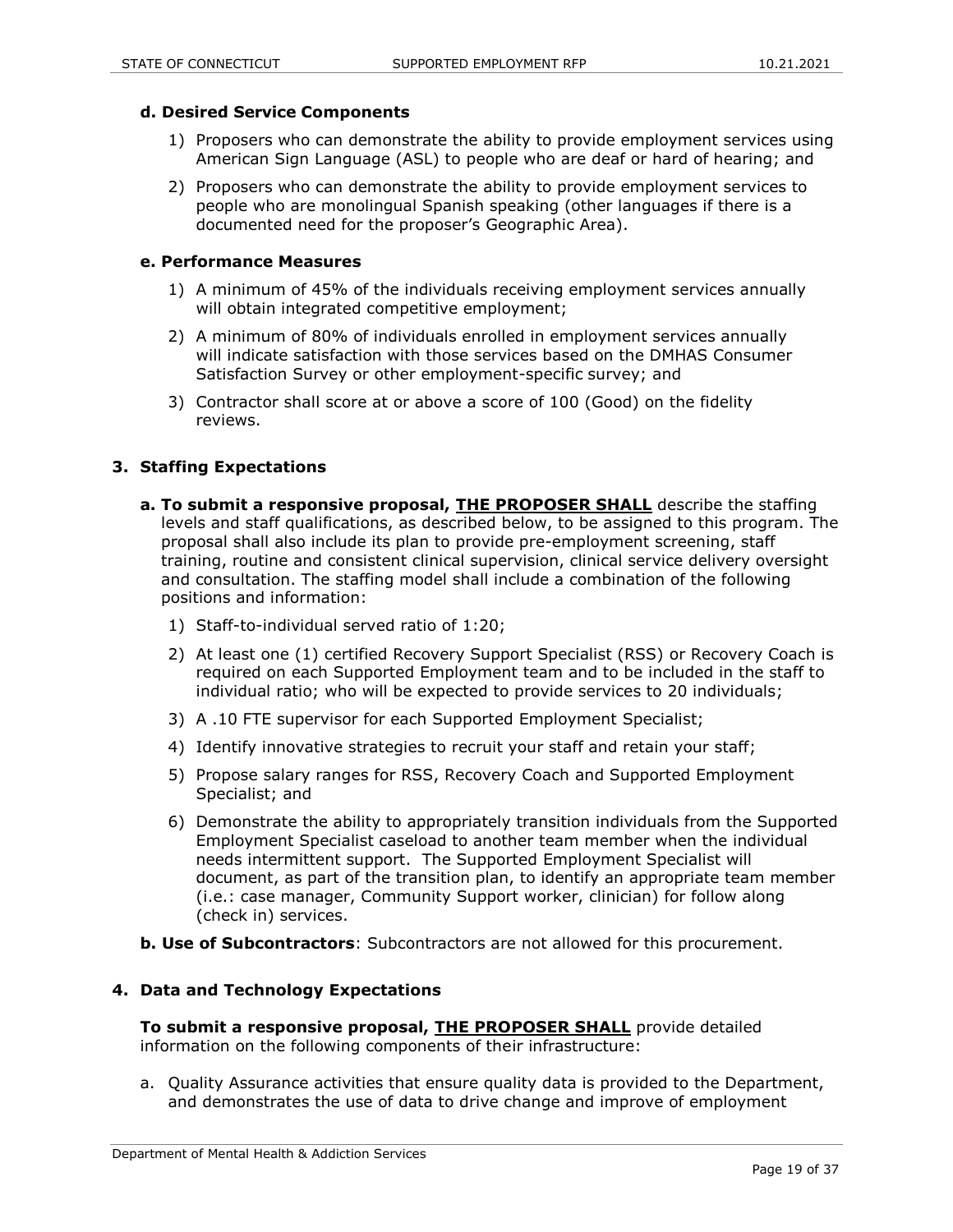services;

- b. Ability to track the number of people served, jobs developed, job starts, positions, wages, and employers;
- c. Adherence to the DMHAS information system requirements to report and monitor employment outcome data;
- d. Electronic health record (EHR); and
- e. Ability to provide ad-hoc reporting as requested by the Department.

#### **5. Work Plan/Timeline**

**To submit a responsive proposal, THE PROPOSER SHALL** include a detailed implementation process and timeline, including the identification of all key activities to implement its' proposal to include dates and the responsibilities of proposed staffing levels. The implementation process shall include the ability of the prospective contractor to begin SE services within one (1) month of the contract execution**.** If proposing a supplemental chart or grid, **(meaning in addition to the detailed implementation process and timeline)**, please attach as an Appendix to your proposal.

#### **6. Financial Expectations**

a. If the proposer **is not a current DMHAS-funded** organization, to submit a responsive proposal, the proposer shall provide a copy of the proposer's most recent financial audit in the proposal, as noted in E. Attachments 1. Audited Financials. This is required to prove the financial stability and viability of the Proposer agency. If less than three (3) audits were conducted, detail must be provided as to why, and any supporting documentation assuring the financial efficacy of the proposer agency should be included (e.g., an accountant prepared financial statement, a tax return, etc.).

 If the three (3) most recent audits are available via the Office of Policy and Management's EARS system, such may be noted in the proposal, and a hard copy of the audit cover letters need not be provided.

b. If the proposer **is a current DMHAS-funded** organization that does not provide direct services, to submit a responsive proposal, the proposer shall provide a copy of the proposer's most recent audit finding letter in the proposal, as noted in **E. Attachments 1. Audited Financials.** This is required to prove the financial stability and efficacy of the proposer agency.

#### **7. Budget Expectations**

#### **To submit a responsive proposal, THE PROPOSER SHALL** provide**:**

- a. A line item budget delineating all costs associated with the proposed services; and
- b. A budget narrative to correlate to all identified line item costs.

#### **NOTEWORTHY:**

- $\checkmark$  A budget template is provided as ATTACHMENT C in SECTION VI. APPENDIX of this RFP
- $\checkmark$  Startup costs for this project are not allowable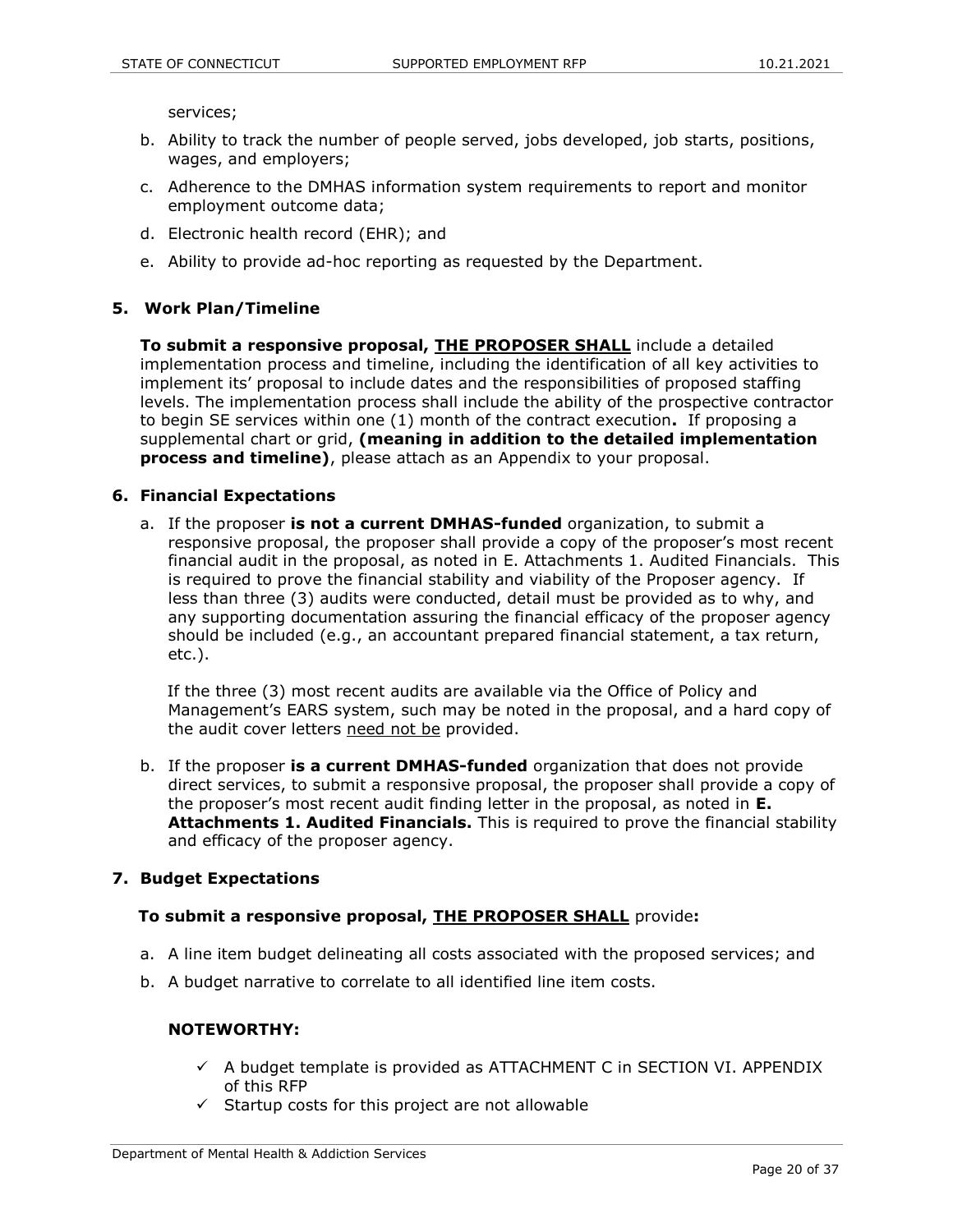#### *E: Attachments*

Attachments other than the required attachments identified are not permitted and will not be evaluated. Further, the required attachments must not be altered or used to extend, enhance, or replace any component required by this RFP. Failure to abide by these instructions may result in disqualification.

#### **1. Audited Financial Statements**

#### *F: Declaration of Confidential Information*

If a proposer deems that certain information required by this RFP is confidential, the proposer must label such information as CONFIDENTIAL prior to submission. The proposer must reference where the information labeled CONFIDENTIAL is located in the proposal. *EXAMPLE:* Section G.1.a. For each subsection so referenced, the proposer must provide a convincing explanation and rationale sufficient to justify an exemption of the information from release under the FOIA. The explanation and rationale must be stated in terms of (a) the prospective harm to the competitive position of the proposer that would result if the identified information were to be released and (b) the reasons why the information is legally exempt from release pursuant to C.G.S. § 1-210(b).

#### *G: Conflict of Interest – Disclosure Statement*

Proposers must include a disclosure statement concerning any current business relationships (within the last three (3) years) that pose a conflict of interest, as defined by C.G.S. § 1-85. A conflict of interest exists when a relationship exists between the proposer and a public official (including an elected official) or State employee that may interfere with fair competition or may be adverse to the interests of the State. The existence of a conflict of interest is not, in and of itself, evidence of wrongdoing. A conflict of interest may, however, become a legal matter if a proposer tries to influence, or succeeds in influencing, the outcome of an official decision for their personal or corporate benefit. In the absence of any conflict of interest, a proposer must affirm such in the disclosure statement. *Example: "[name of proposer] has no current business relationship (within the last three (3) years) that poses a conflict of interest, as defined by C.G.S. § 1-85."*

#### *H: Statement of Assurances*

Place after Conflict of Interest-Disclosure Statement. Sign and return.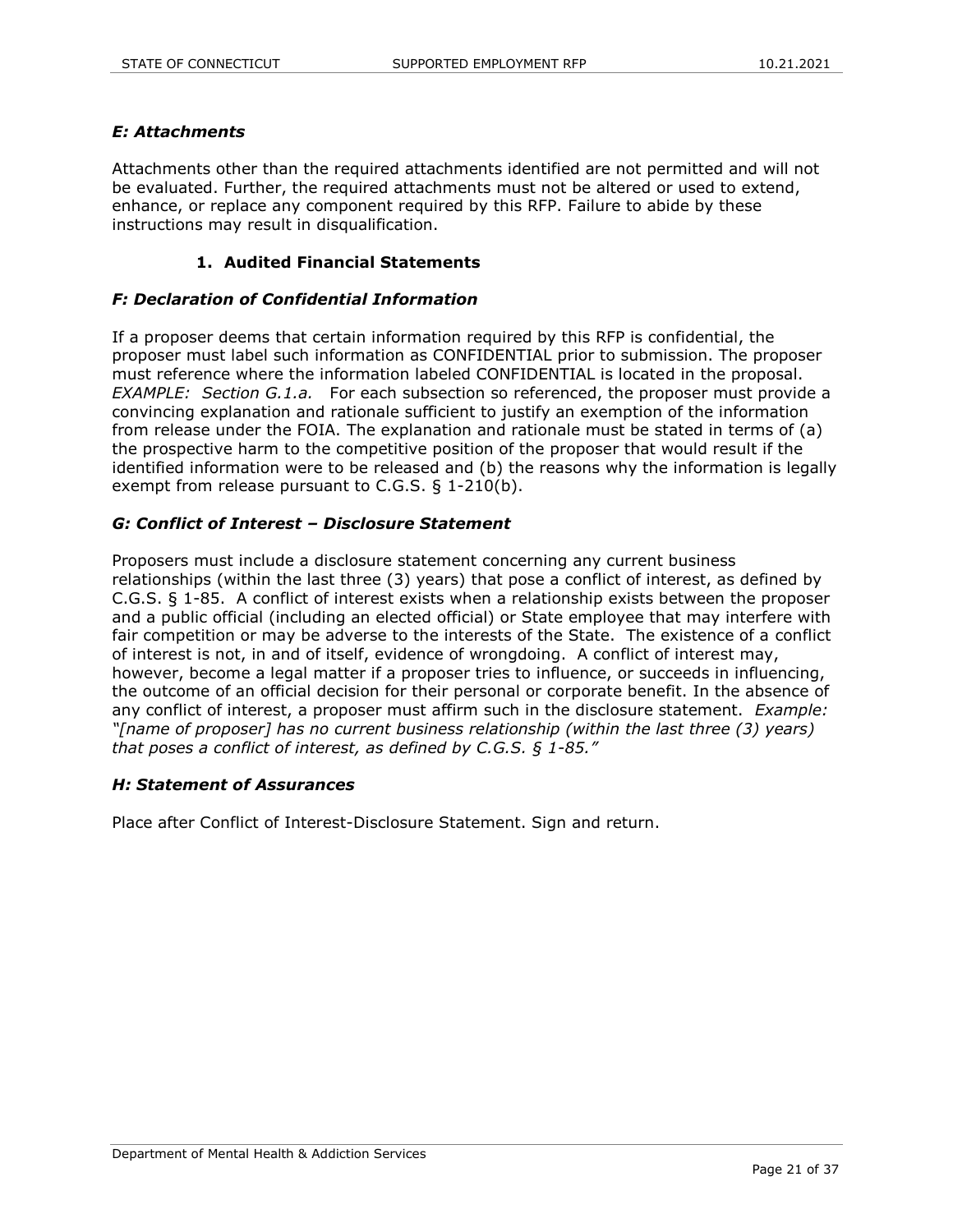## **V. MANDATORY PROVISIONS**

#### **A. POS STANDARD CONTRACT, PARTS I AND II**

*By submitting a proposal in response to this RFP, the proposer implicitly agrees to comply with the provisions of Parts I and II of the State's "standard contract" for POS:*

Part I of the standard contract is maintained by the Department and will include the scope of services, contract performance, quality assurance, reports, terms of payment, budget, and other program-specific provisions of any resulting POS contract. A sample of Part I is available from the Department's Official Contact upon request.

Part II of the standard contract is maintained by OPM and includes the mandatory terms and conditions of the POS contract. Part II is available on OPM's website at: http://www.ct.gov/opm/fin/standard\_contract

#### Note:

Included in Part II of the standard contract is the State Elections Enforcement Commission's notice (pursuant to C.G.S.  $\S$  9-612(g)(2)) advising executive branch State contractors and prospective State contractors of the ban on campaign contributions and solicitations. If a proposer is awarded an opportunity to negotiate a contract with the Department and the resulting contract has an anticipated value in a calendar year of \$50,000 or more, or a combination or series of such agreements or contracts has an anticipated value of \$100,000 or more, the proposer must inform the proposer's principals of the contents of the SEEC notice.

Part I of the standard contract may be amended by means of a written instrument signed by the Department, the selected proposer (contractor), and, if required, the Attorney General's Office. Part II of the standard contract may be amended only in consultation with, and with the approval of, the Office of Policy and Management and the Attorney General's Office.

#### **B. ASSURANCES**

*By submitting a proposal in response to this RFP, a proposer implicitly gives the following assurances:*

- **1. Collusion.**The proposer represents and warrants that the proposer did not participate in any part of the RFP development process and had no knowledge of the specific contents of the RFP prior to its issuance. The proposer further represents and warrants that no agent, representative, or employee of the State participated directly in the preparation of the proposer's proposal. The proposer also represents and warrants that the submitted proposal is in all respects fair and is made without collusion or fraud.
- **2. State Officials and Employees.** The proposer certifies that no elected or appointed official or employee of the State has or will benefit financially or materially from any contract resulting from this RFP. The Agency may terminate a resulting contract if it is determined that gratuities of any kind were either offered or received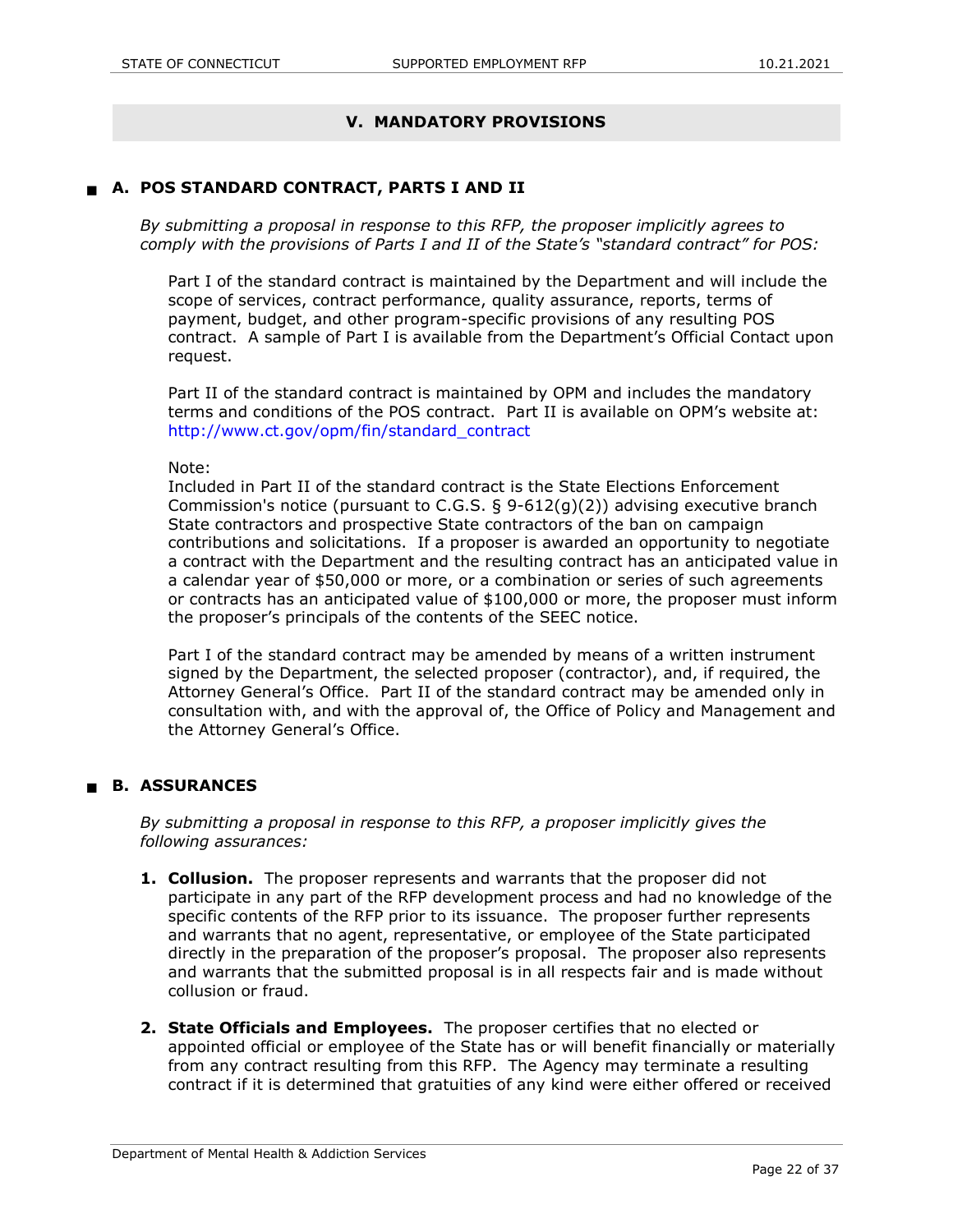by any of the aforementioned officials or employees from the proposer, contractor, or its agents or employees.

- **3. Competitors.** The proposer assures that the submitted proposal is not made in connection with any competing organization or competitor submitting a separate proposal in response to this RFP. No attempt has been made, or will be made, by the proposer to induce any other organization or competitor to submit, or not submit, a proposal for the purpose of restricting competition. The proposer further assures that the proposed costs have been arrived at independently, without consultation, communication, or agreement with any other organization or competitor for the purpose of restricting competition. Nor has the proposer knowingly disclosed the proposed costs on a prior basis, either directly or indirectly, to any other organization or competitor.
- **4. Validity of Proposal.**The proposer certifies that the proposal represents a valid and binding offer to provide services in accordance with the terms and provisions described in this RFP and any amendments or attachments hereto. The proposal shall remain valid for a period of 180 days after the submission due date and may be extended beyond that time by mutual agreement. At its sole discretion, the Agency may include the proposal, by reference or otherwise, into any contract with the successful proposer.
- **5. Press Releases.**The proposer agrees to obtain prior written consent and approval of the Agency for press releases that relate in any manner to this RFP or any resultant contract.

### **C. TERMS AND CONDITIONS**

*By submitting a proposal in response to this RFP, a proposer implicitly agrees to comply with the following terms and conditions:*

- **1. Equal Opportunity and Affirmative Action.** The State is an Equal Opportunity and Affirmative Action employer and does not discriminate in its hiring, employment, or business practices. The State is committed to complying with the Americans with Disabilities Act of 1990 (ADA) and does not discriminate on the basis of disability in admission to, access to, or operation of its programs, services, or activities.
- **2. Preparation Expenses.**Neither the State nor the Agency shall assume any liability for expenses incurred by a proposer in preparing, submitting, or clarifying any proposal submitted in response to this RFP.
- **3. Exclusion of Taxes.** The Agency is exempt from the payment of excise and sales taxes imposed by the federal government and the State. Proposers are liable for any other applicable taxes.
- **4. Proposed Costs.**No cost submissions that are contingent upon a State action will be accepted. All proposed costs must be fixed through the entire term of the contract.
- **5. Changes to Proposal.** No additions or changes to the original proposal will be allowed after submission. While changes are not permitted, the Agency may request and authorize proposers to submit written clarification of their proposals, in a manner or format prescribed by the Agency, and at the proposer's expense.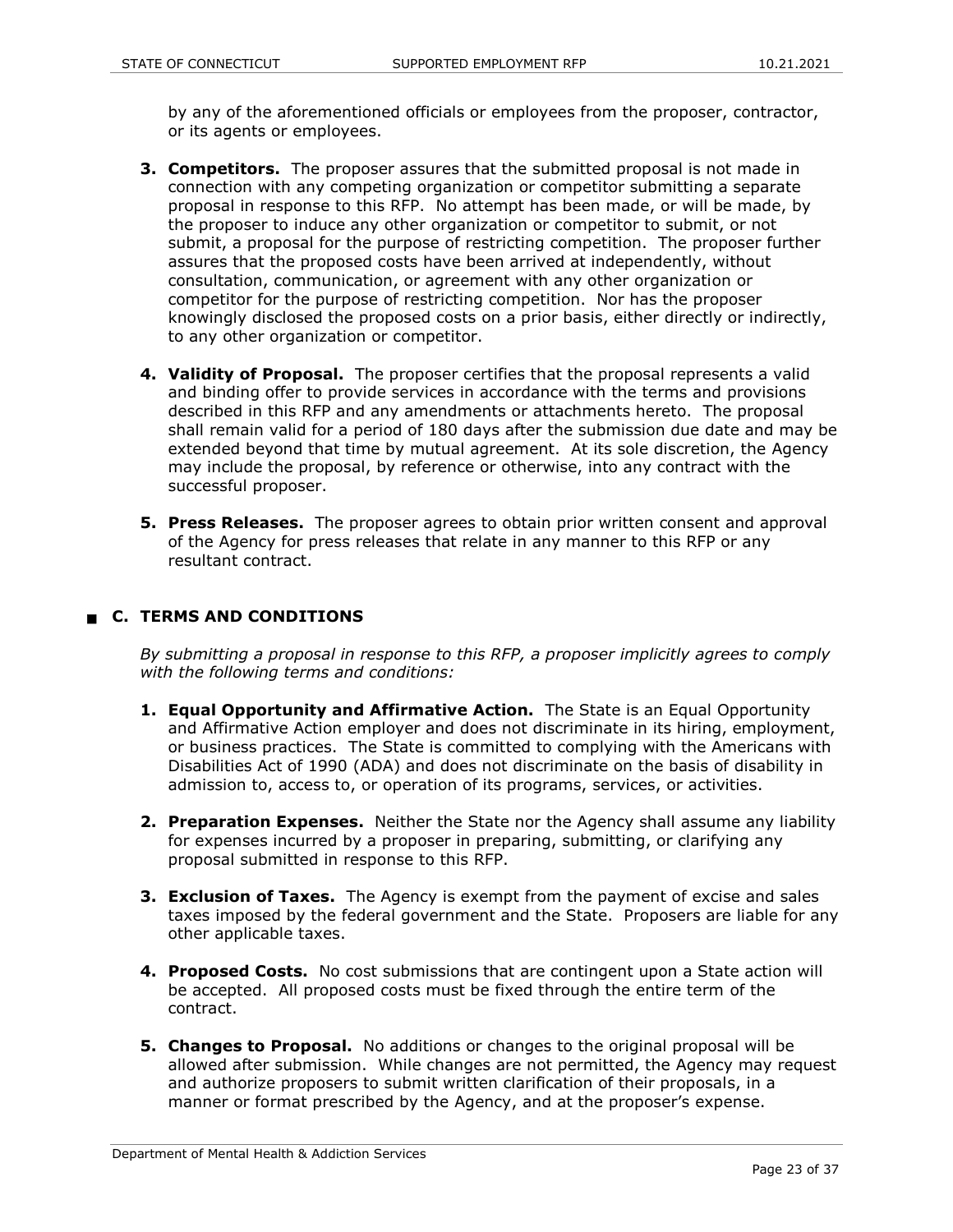- **6. Supplemental Information.** Supplemental information will not be considered after the deadline submission of proposals, unless specifically requested by the Agency. The Agency may ask a proposer to give demonstrations, interviews, oral presentations or further explanations to clarify information contained in a proposal. Any such demonstration, interview, or oral presentation will be at a time selected and in a place provided by the Agency. At its sole discretion, the Agency may limit the number of proposers invited to make such a demonstration, interview, or oral presentation and may limit the number of attendees per proposer.
- **7. Presentation of Supporting Evidence.** If requested by the Agency, a proposer must be prepared to present evidence of experience, ability, data reporting capabilities, financial standing, or other information necessary to satisfactorily meet the requirements set forth or implied in this RFP. The Agency may make onsite visits to an operational facility or facilities of a proposer to evaluate further the proposer's capability to perform the duties required by this RFP. At its discretion, the Agency may also check or contact any reference provided by the proposer.
- **8. RFP Is Not An Offer.** Neither this RFP nor any subsequent discussions shall give rise to any commitment on the part of the State or the Agency or confer any rights on any proposer unless and until a contract is fully executed by the necessary parties. The contract document will represent the entire agreement between the proposer and the Agency and will supersede all prior negotiations, representations or agreements, alleged or made, between the parties. The State shall assume no liability for costs incurred by the proposer or for payment of services under the terms of the contract until the successful proposer is notified that the contract has been accepted and approved by the Agency and, if required, by the Attorney General's Office.

## **D. RIGHTS RESERVED TO THE STATE**

*By submitting a proposal in response to this RFP, a proposer implicitly accepts that the following rights are reserved to the State:*

- **1. Timing Sequence.** The timing and sequence of events associated with this RFP shall ultimately be determined by the Agency.
- **2. Amending or Canceling RFP.**The Agency reserves the right to amend or cancel this RFP on any date and at any time, if the Agency deems it to be necessary, appropriate, or otherwise in the best interests of the State.
- **3. No Acceptable Proposals.** In the event that no acceptable proposals are submitted in response to this RFP, the Agency may reopen the procurement process, if it is determined to be in the best interests of the State.
- **4. Award and Rejection of Proposals.**The Agency reserves the right to award in part, to reject any and all proposals in whole or in part, for misrepresentation or if the proposal limits or modifies any of the terms, conditions, or specifications of this RFP. The Agency may waive minor technical defects, irregularities, or omissions, if in its judgment the best interests of the State will be served. The Agency reserves the right to reject the proposal of any proposer who submits a proposal after the submission date and time.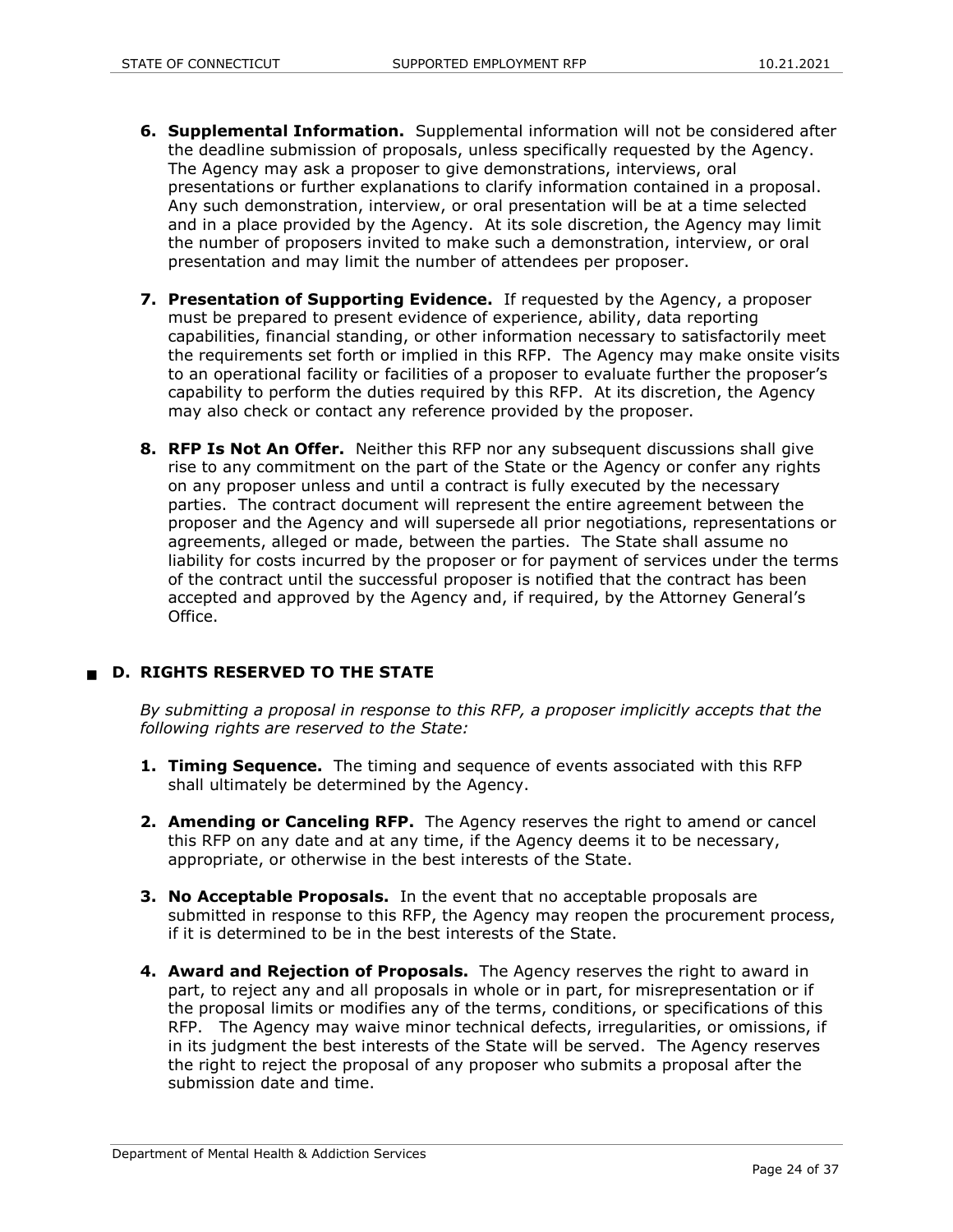- **5. Sole Property of the State.**All proposals submitted in response to this RFP are to be the sole property of the State. Any product, whether acceptable or unacceptable, developed under a contract awarded as a result of this RFP shall be the sole property of the State, unless stated otherwise in this RFP or subsequent contract. The right to publish, distribute, or disseminate any and all information or reports, or part thereof, shall accrue to the State without recourse.
- **6. Contract Negotiation.**The Agency reserves the right to negotiate or contract for all or any portion of the services contained in this RFP. The Agency further reserves the right to contract with one or more proposer for such services. After reviewing the scored criteria, the Agency may seek Best and Final Offers (BFO) on cost from proposers. The Agency may set parameters on any BFOs received.
- **7. Clerical Errors in Award.**The Agency reserves the right to correct inaccurate awards resulting from its clerical errors. This may include, in extreme circumstances, revoking the awarding of a contract already made to a proposer and subsequently awarding the contract to another proposer. Such action on the part of the State shall not constitute a breach of contract on the part of the State since the contract with the initial proposer is deemed to be void *ab initio* and of no effect as if no contract ever existed between the State and the proposer.
- **8. Key Personnel.**When the Agency is the sole funder of a purchased service, the Agency reserves the right to approve any additions, deletions, or changes in key personnel, with the exception of key personnel who have terminated employment. The Agency also reserves the right to approve replacements for key personnel who have terminated employment. The Agency further reserves the right to require the removal and replacement of any of the proposer's key personnel who do not perform adequately, regardless of whether they were previously approved by the Agency.

## **E. STATUTORY AND REGULATORY COMPLIANCE**

*By submitting a proposal in response to this RFP, the proposer implicitly agrees to comply with all applicable State and federal laws and regulations, including, but not limited to, the following:*

**1. Freedom of Information, C.G.S. § 1-210(b).**The Freedom of Information Act (FOIA) generally requires the disclosure of documents in the possession of the State upon request of any citizen, unless the content of the document falls within certain categories of exemption, as defined by C.G.S. § 1-210(b). Proposers are generally advised not to include in their proposals any confidential information. If the proposer indicates that certain documentation, as required by this RFP, is submitted in confidence, the State will endeavor to keep said information confidential to the extent permitted by law. The State has no obligation to initiate, prosecute, or defend any legal proceeding or to seek a protective order or other similar relief to prevent disclosure of any information pursuant to a FOIA request. The proposer has the burden of establishing the availability of any FOIA exemption in any proceeding where it is an issue. While a proposer may claim an exemption to the State's FOIA, the final administrative authority to release or exempt any or all material so identified rests with the State. In no event shall the State or any of its employees have any liability for disclosure of documents or information in the possession of the State and which the State or its employees believe(s) to be required pursuant to the FOIA or other requirements of law.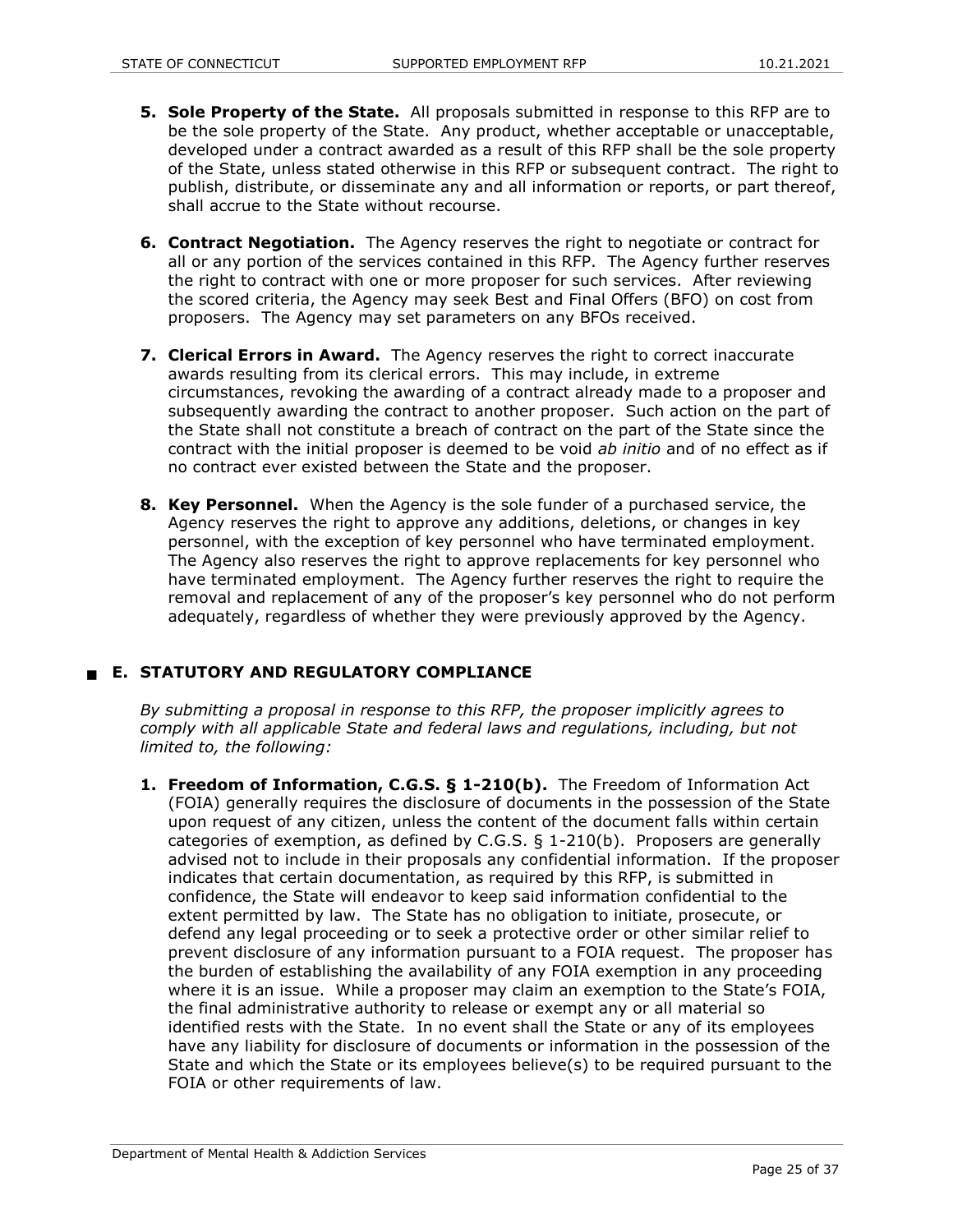- **2. Contract Compliance, C.G.S. § 4a-60 and Regulations of CT State Agencies § 46a-68j-21 thru 43, inclusive.** CT statute and regulations impose certain obligations on State agencies (as well as contractors and subcontractors doing business with the State) to ensure that State agencies do not enter into contracts with organizations or businesses that discriminate against protected class persons.
- **3. Consulting Agreements, C.G.S. § 4a-81. Consulting Agreements Representation, C.G.S. § 4a-81.** Pursuant to C.G.S. §§ 4a-81 the successful contracting party shall certify that it has not entered into any consulting agreements in connection with this Contract, except for the agreements listed below. "Consulting agreement" means any written or oral agreement to retain the services, for a fee, of a consultant for the purposes of (A) providing counsel to a contractor, vendor, consultant or other entity seeking to conduct, or conducting, business with the State, (B) contacting, whether in writing or orally, any executive, judicial, or administrative office of the State, including any department, institution, bureau, board, commission, authority, official or employee for the purpose of solicitation, dispute resolution, introduction, requests for information, or (C) any other similar activity related to such contracts. "Consulting agreement" does not include any agreements entered into with a consultant who is registered under the provisions of chapter 10 of the Connecticut General Statutes as of the date such contract is executed in accordance with the provisions of section 4a-81 of the Connecticut General Statutes. Such representation shall be sworn as true to the best knowledge and belief of the person signing the resulting contract and shall be subject to the penalties of false statement.
- **4. Campaign Contribution Restriction, C.G.S. § 9-612.** For all State contracts, defined in section 9-612 of the Connecticut General Statutes as having a value in a calendar year of \$50,000 or more, or a combination or series of such agreements or contracts having a value of \$100,000 or more, the authorized signatory to the resulting contract must represent that they have received the State Elections Enforcement Commission's notice advising state contractors of state campaign contribution and solicitation prohibitions, and will inform its principals of the contents of the notice, as set forth in "Notice to Executive Branch State Contractors and Prospective State Contractors of Campaign Contribution and Solicitation Limitations." Such notice is available at

[https://seec.ct.gov/Portal/data/forms/ContrForms/seec\\_form\\_11\\_notice\\_only.pdf](https://seec.ct.gov/Portal/data/forms/ContrForms/seec_form_11_notice_only.pdf)

**5. Gifts, C.G.S. § 4-252.** Pursuant to section 4-252 of the Connecticut General Statutes and Acting Governor Susan Bysiewicz's Executive Order No. 21-2, the Contractor, for itself and on behalf of all of its principals or key personnel who submitted a bid or proposal, represents:

(1) That no gifts were made by (A) the Contractor, (B) any principals and key personnel of the Contractor, who participate substantially in preparing bids, proposals or negotiating State contracts, or (C) any agent of the Contractor or principals and key personnel, who participates substantially in preparing bids, proposals or negotiating State contracts, to (i) any public official or State employee of the State agency or quasi- public agency soliciting bids or proposals for State contracts, who participates substantially in the preparation of bid solicitations or requests for proposals for State contracts or the negotiation or award of State contracts, or (ii) any public official or State employee of any other State agency, who has supervisory or appointing authority over such State agency or quasi-public agency;

(2) That no such principals and key personnel of the Contractor, or agent of the Contractor or of such principals and key personnel, knows of any action by the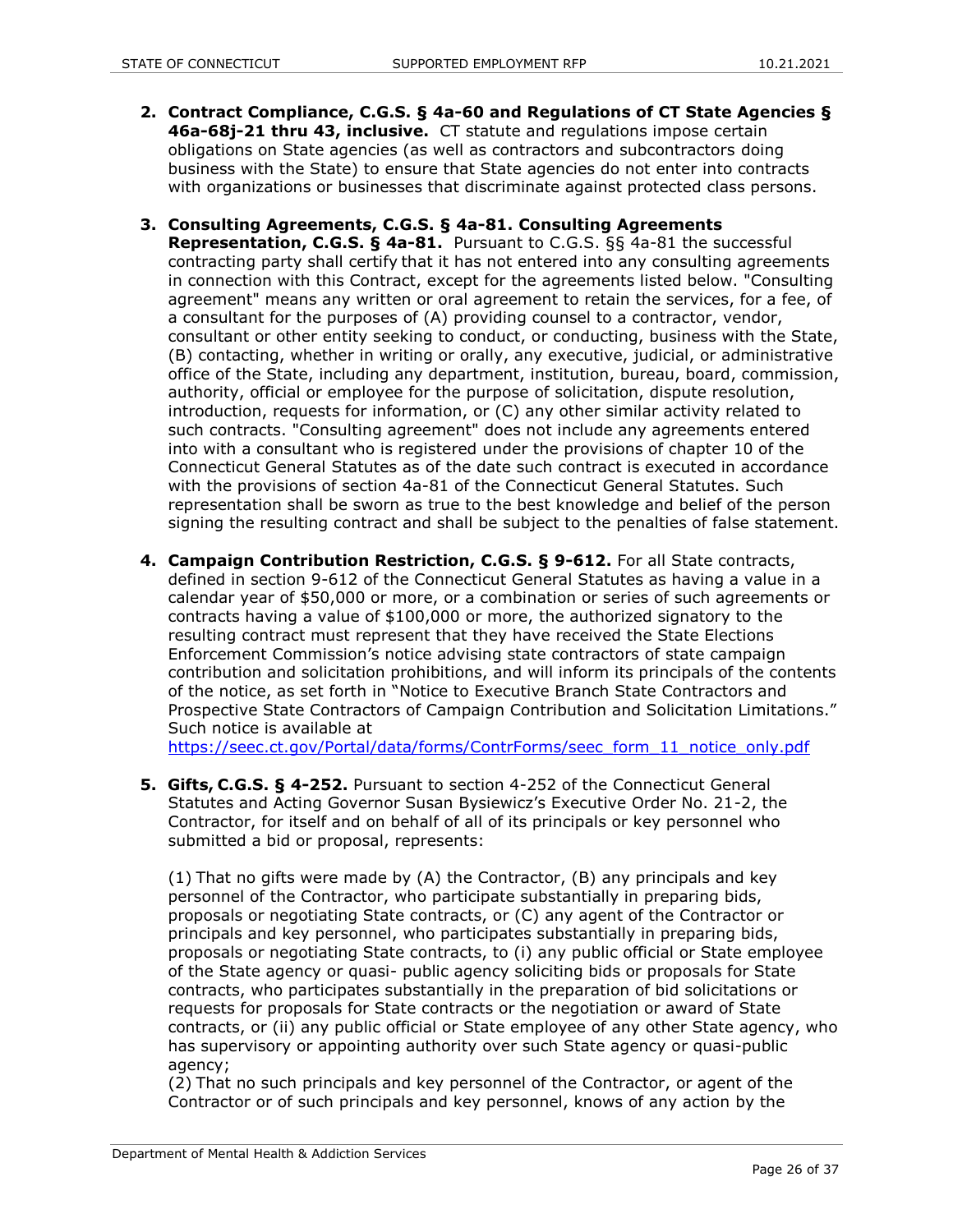Contractor to circumvent such prohibition on gifts by providing for any other principals and key personnel, official, employee or agent of the Contractor to provide a gift to any such public official or State employee; and

(3) That the Contractor is submitting bids or proposals without fraud or collusion with any person.

Any bidder or proposer that does not agree to the representations required under this section shall be rejected and the State agency or quasi-public agency shall award the contract to the next highest ranked proposer or the next lowest responsible qualified bidder or seek new bids or proposals.

- **6. Iran Energy Investment Certification C.G.S. § 4-252(a).** Pursuant to C.G.S. § 4-252(a), the successful contracting party shall certify the following: (a) that it has not made a direct investment of twenty million dollars or more in the energy sector of Iran on or after October 1, 2013, as described in Section 202 of the Comprehensive Iran Sanctions, Accountability and Divestment Act of 2010, and has not increased or renewed such investment on or after said date. (b) If the Contractor makes a good faith effort to determine whether it has made an investment described in subsection (a) of this section it shall not be subject to the penalties of false statement pursuant to section 4-252a of the Connecticut General Statutes. A "good faith effort" for purposes of this subsection includes a determination that the Contractor is not on the list of persons who engage in certain investment activities in Iran created by the Department of General Services of the State of California pursuant to Division 2, Chapter 2.7 of the California Public Contract Code. Nothing in this subsection shall be construed to impair the ability of the State agency or quasipublic agency to pursue a breach of contract action for any violation of the provisions of the resulting contract.
- **7. Nondiscrimination Certification, C.G.S. § 4a-60 and 4a-60a.** If a bidder is awarded an opportunity to negotiate a contract, the proposer must provide the State agency with *written representation* in the resulting contract that certifies the bidder complies with the State's nondiscrimination agreements and warranties. This nondiscrimination certification is required for all State contracts – regardless of type, term, cost, or value. Municipalities and CT State agencies are exempt from this requirement. The authorized signatory of the contract shall demonstrate his or her understanding of this obligation by either (A) initialing the nondiscrimination affirmation provision in the body of the resulting contract, or (B) providing an affirmative response in the required online bid or response to a proposal question, if applicable, which asks if the contractor understands its obligations. If a bidder or vendor refuses to agree to this representation, such bidder or vendor shall be rejected and the State agency or quasi-public agency shall award the contract to the next highest ranked vendor or the next lowest responsible qualified bidder or seek new bids or proposals.
- **8. Access to Data for State Auditors**. The Contractor shall provide to OPM access to any data, as defined in C.G.S. § 4e-1, concerning the resulting contract that are in the possession or control of the Contractor upon demand and shall provide the data to OPM in a format prescribed by OPM [or the Client Agency] and the State Auditors of Public Accounts at no additional cost.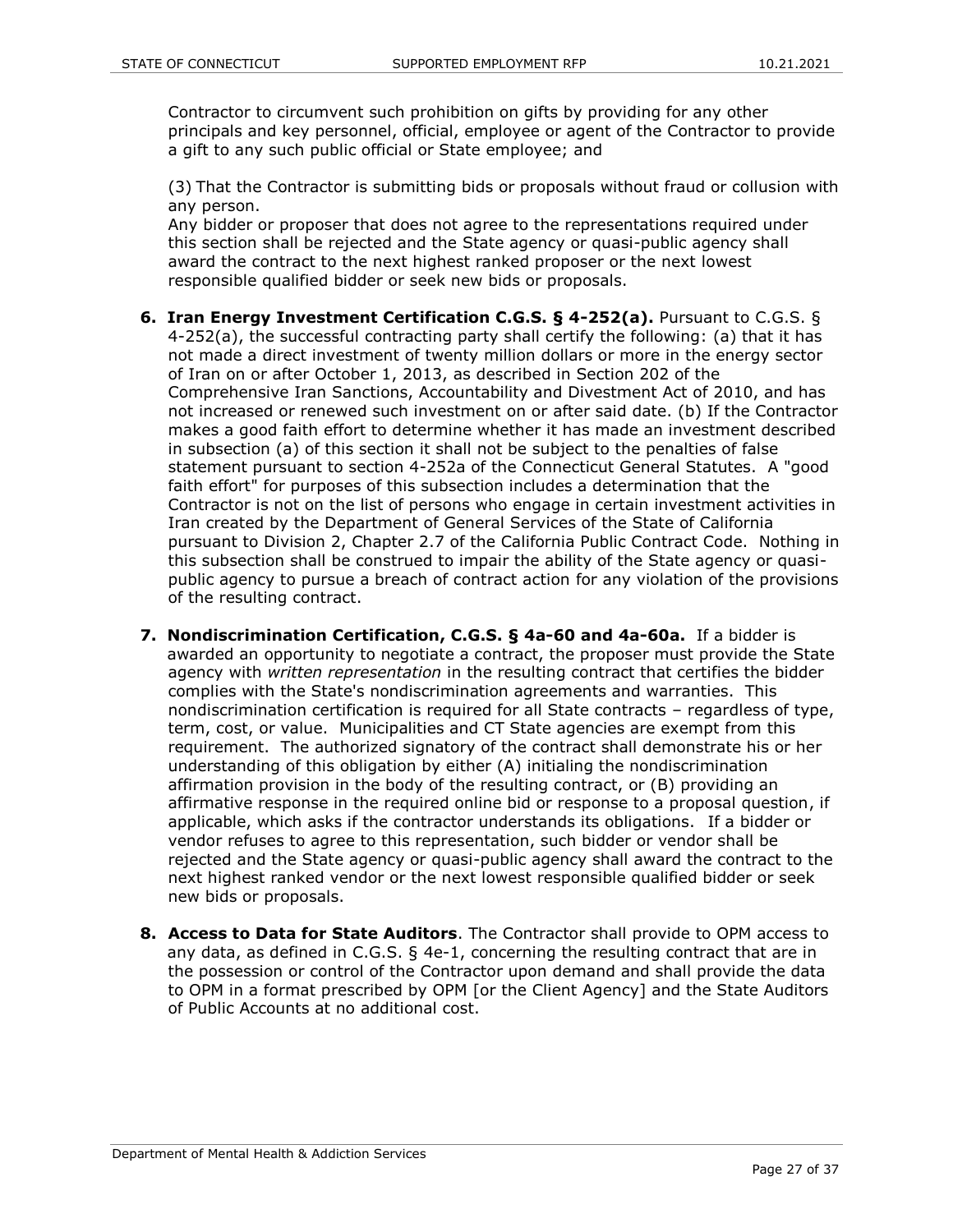## **VI. APPENDIX**

#### **A. ABBREVIATIONS / ACRONYMS / DEFINITIONS**

| BFO | Best and Final Offer |
|-----|----------------------|
|     |                      |

- C.G.S. Connecticut General Statutes
- CHRO Commission on Human Rights and Opportunity (CT)
- CT Connecticut
- DAS Department of Administrative Services (CT)
- FOIA Freedom of Information Act (CT)
- IRS Internal Revenue Service (US)
- LOI Letter of Intent
- OAG Office of the Attorney General
- OPM Office of Policy and Management (CT)
- OSC Office of the State Comptroller (CT)
- POS Purchase of Service
- P.A. Public Act (CT)
- RFP Request For Proposal
- SEEC State Elections Enforcement Commission (CT)
- U.S. United States
- *contractor:* a private provider organization, CT State agency, or municipality that enters into a POS contract with the Agency as a result of this RFP
- *proposer:* a private provider organization, CT State agency, or municipality that has submitted a proposal to the Agency in response to this RFP. This term may be used interchangeably with respondent throughout the RFP.
- *prospective proposer:* a private provider organization, CT State agency, or municipality that may submit a proposal to the Agency in response to this RFP, but has not yet done so
- *subcontractor*: an individual (other than an employee of the contractor) or business entity hired by a contractor to provide a specific health or human service as part of a POS contract with the Agency as a result of this RFP

#### **ACRONYMS / DEFINITIONS specific to this RFP:**

- *Agency:* Proposer agency responding to this RFP
- *Co-occurring mental health disorder:* A person who has a substance use disorder also has a mental health condition
- *CT:* Connecticut
- *Department:* For the purposes of this RFP, 'Department' shall mean the Connecticut Department of Mental Health and Addiction Services
- *DMHAS:* Department of Mental Health and Addiction Services (CT)
- *EBP*: Evidenced-based practices (EBP) applies research findings into behavioral health/substance use services, Supported Employment (SE) services. EBP also involves integrating the best available evidence re: best practices while considering individuals' unique needs and personal preferences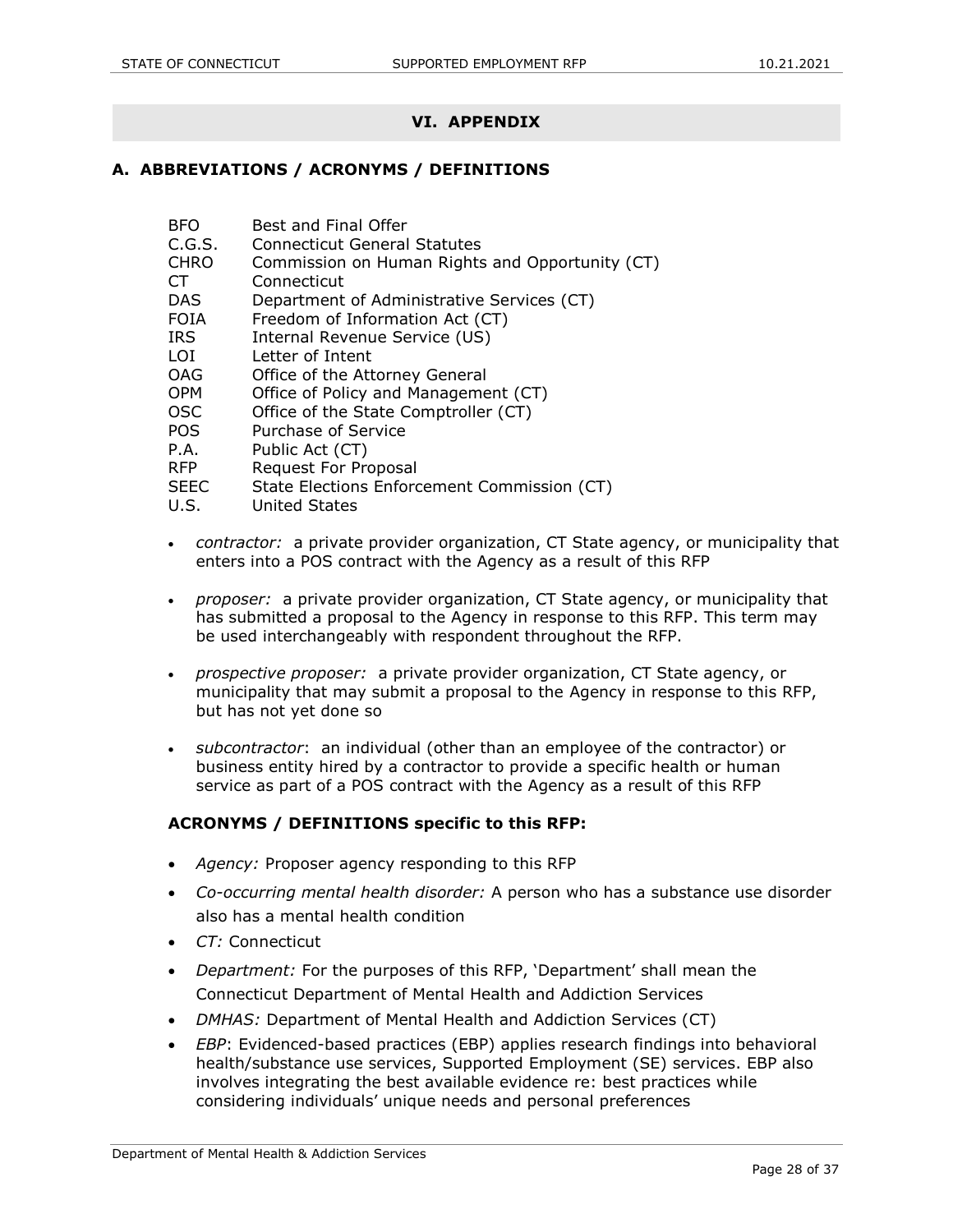- *EHR*: Electronic Health Record
- *HIPAA:* Health Insurance Portability and Accountability Act
- *IPS:* Individual Placement and Support Individual Placement and Support (IPS) is a model of supported employment for people with serious mental illness and or Substance Use Disorders. IPS supported employment helps people living with behavioral health conditions work at regular jobs of their choosing. IPS refers to the evidence-based practice of supported employment. IPS is based on 8 principles
- *IPS Fidelity Scale:* Is a tool developed by the IPS Employment Center which is used to score an agency on the use of the IPS model. Scores range from: Exemplary Fidelity 115-125, Good Fidelity 100-114, Fair Fidelity 74-90 and 73 – not Supported Employment
- *LOI:* Letter of Intent
- *Mental health disorder:* A condition listed in the DSM-5 Diagnostic and Statistical Manual of Mental Disorders 5th edition
- *Motivational Interviewing (MI)*: Is a person-centered strategy used to elicit individual information and to recognize the individual's motivation to change a specific behavior. MI engages individuals, elicits change talk and evokes individual motivation to make positive changes
- *Organization:* Proposer organization responding to this RFP
- *Proposer:* Private provider organizations (defined as non-state entities that are either nonprofit or proprietary corporations or partnerships)
- *Prospective Contractor:* Private provider organizations (defined as non-state entities that are either nonprofit or proprietary corporations or partnerships) that may be given the right to negotiate a contract
- *Prospective Proposer:* Private provider organizations (defined as non-state entities that are either nonprofit or proprietary corporations or partnerships) that intend to be a proposer, but have not yet done so
- *Recovery-oriented systems of care:* Involves listening to, learning from and acting upon communications from the individual and their support systems about what is important to the individual
- *Recovery Support Specialist (RSS): R*ecovery specialists help individuals receiving mental health services see their rehabilitation and progress. They help people suffering from addictions and other mental health disorders access services and developing meaningful recovery plans
- *Responsive Proposal:* A proposal addressing the requirements in the RFP
- *RFP:* Request for Proposal
- *SE: Supported Employment* describes the types of services, including customized employment, IPS and is provided to individuals with the most significant disabilities to obtain, maintain, and advance in employment. IPS is a highly successful, evidenced-based model of supported employment that promotes a "recovery through work"
- *SUD: Substance use disorder*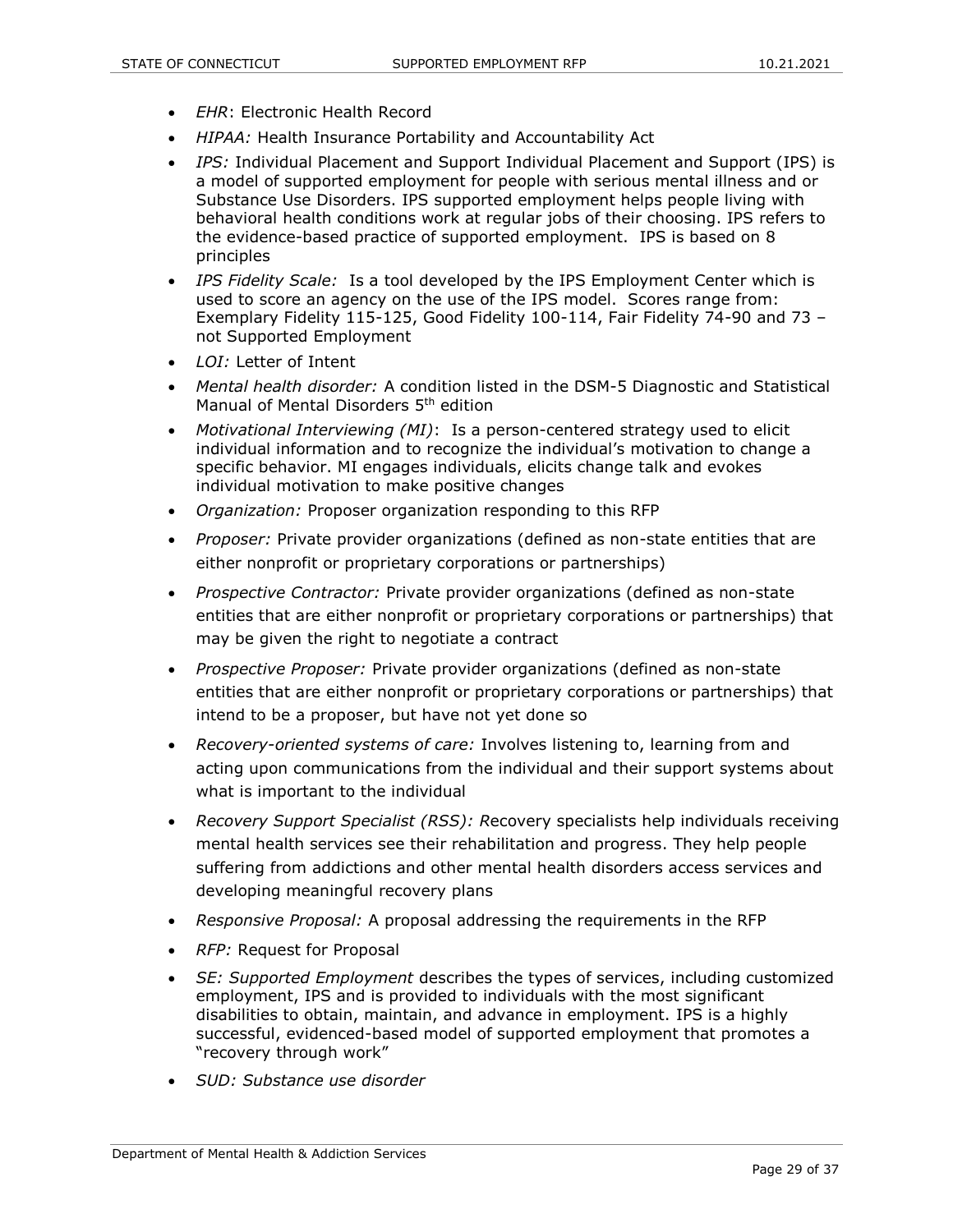*Supported Employment Specialist:* Carries out the services of the IPS Supported Employment program by assisting individuals receiving mental health and/or substance use services to obtain and maintain employment that is consistent with their vocational goals. The Supported Employment Specialist may provide support for schooling and technical training for career advancement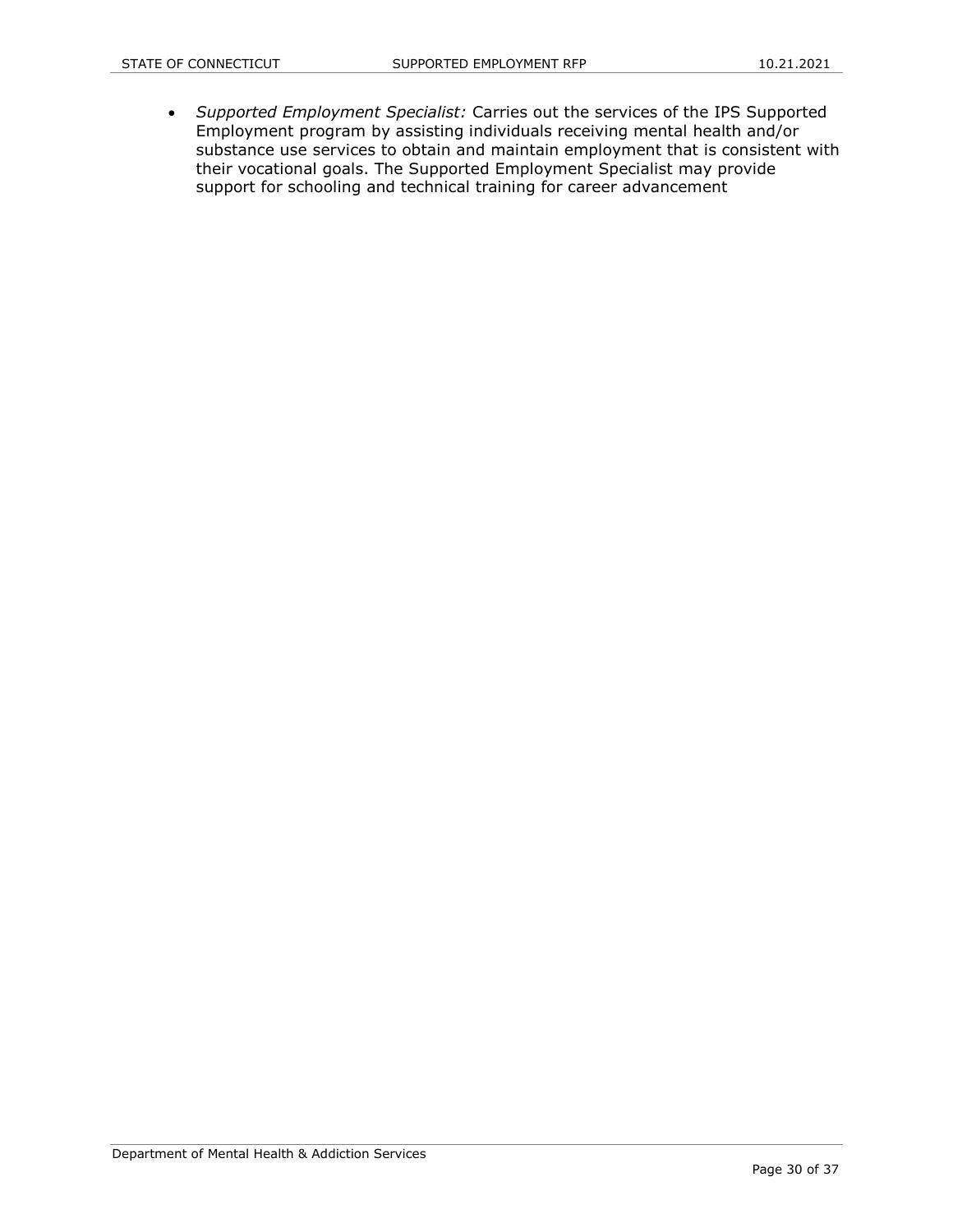#### **B. STATEMENT OF ASSURANCES**

#### **Department of Mental Health & Addiction Services**

The undersigned Respondent affirms and declares that:

#### **1) General**

- a. This proposal is executed and signed with full knowledge and acceptance of the RFP CONDITIONS stated in the RFP.
- b. The Respondent will deliver services to the Agency the cost proposed in the RFP and within the timeframes therein.
- c. The Respondent will seek prior approval from the Agency before making any changes to the location of services.
- d. Neither the Respondent of any official of the organization nor any subcontractor the Respondent of any official of the subcontractor organization has received any notices of debarment or suspension from contracting with the State of CT or the Federal Government.
- e. Neither the Respondent of any official of the organization nor any subcontractor to the Respondent of any official of the subcontractor's organization has received any notices of debarment or suspension from contracting with other states within the United States.

Legal Name of Organization:

Authorized Signatory **Date** 

 $\_$  ,  $\_$  ,  $\_$  ,  $\_$  ,  $\_$  ,  $\_$  ,  $\_$  ,  $\_$  ,  $\_$  ,  $\_$  ,  $\_$  ,  $\_$  ,  $\_$  ,  $\_$  ,  $\_$  ,  $\_$  ,  $\_$  ,  $\_$  ,  $\_$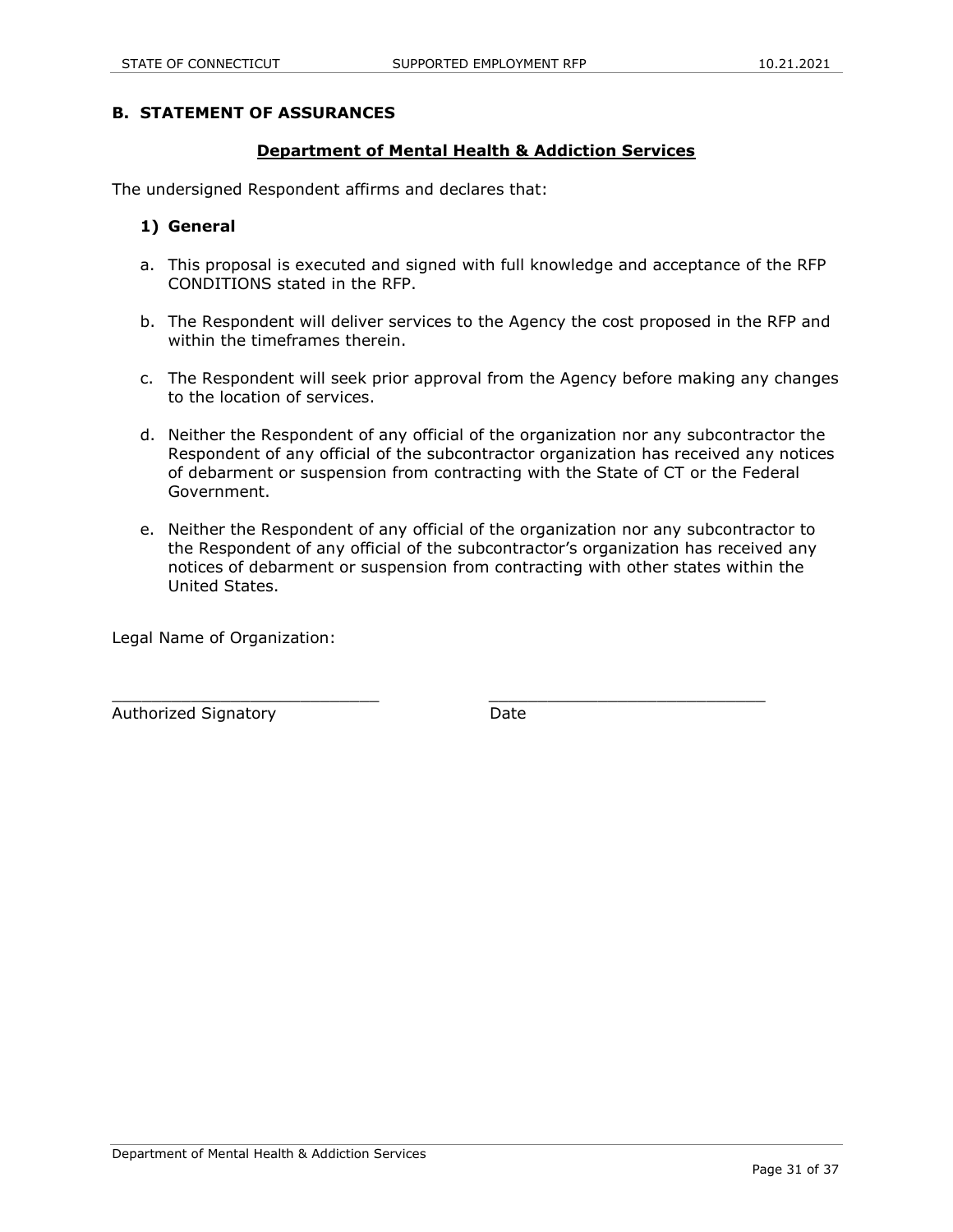## **C. ATTACHMENTS**

## **ATTACHMENT A**

# **MANDATORY LETTER OF INTENT**

**REQUEST FOR PROPOSALS** 

## **RFP # DMHAS EBP SE-2022**

#### **Department of Mental Health and Addiction Services**

Return to: DMHAS Official Contact Marcia McDonough

The organization below intends to submit a proposal in response to the above referenced RFP.

#### **Indicate the Geographic Area being proposed:**

#### **Please refer to SECTION II. PURPOSE OF RFP AND SCOPE OF SERVICES C. SCOPE OF SERVICE DESCRIPTION for the listing of Geographic Areas.**

Note: This letter is a non-binding expression of interest and does not obligate the sender to submit a proposal. **Prospective Proposer:**

|                         |                   | $\blacksquare$          |
|-------------------------|-------------------|-------------------------|
| Legal Name              |                   | <b>Telephone Number</b> |
|                         |                   |                         |
| <b>Mailing Address</b>  | Town, State       | Zip Code                |
| <b>Contact Person:</b>  |                   |                         |
|                         |                   |                         |
| Name                    |                   | <b>Title</b>            |
|                         |                   |                         |
| <b>Mailing Address</b>  | Town, State       | Zip Code                |
| $\blacksquare$          | $\blacksquare$    |                         |
| <b>Telephone Number</b> | <b>FAX Number</b> | E-mail Address          |

| <b>Person Authorized to Sign Contract:</b> |       |  |  |  |  |
|--------------------------------------------|-------|--|--|--|--|
|                                            |       |  |  |  |  |
| Name                                       | Title |  |  |  |  |
|                                            |       |  |  |  |  |
| Signature                                  | Date  |  |  |  |  |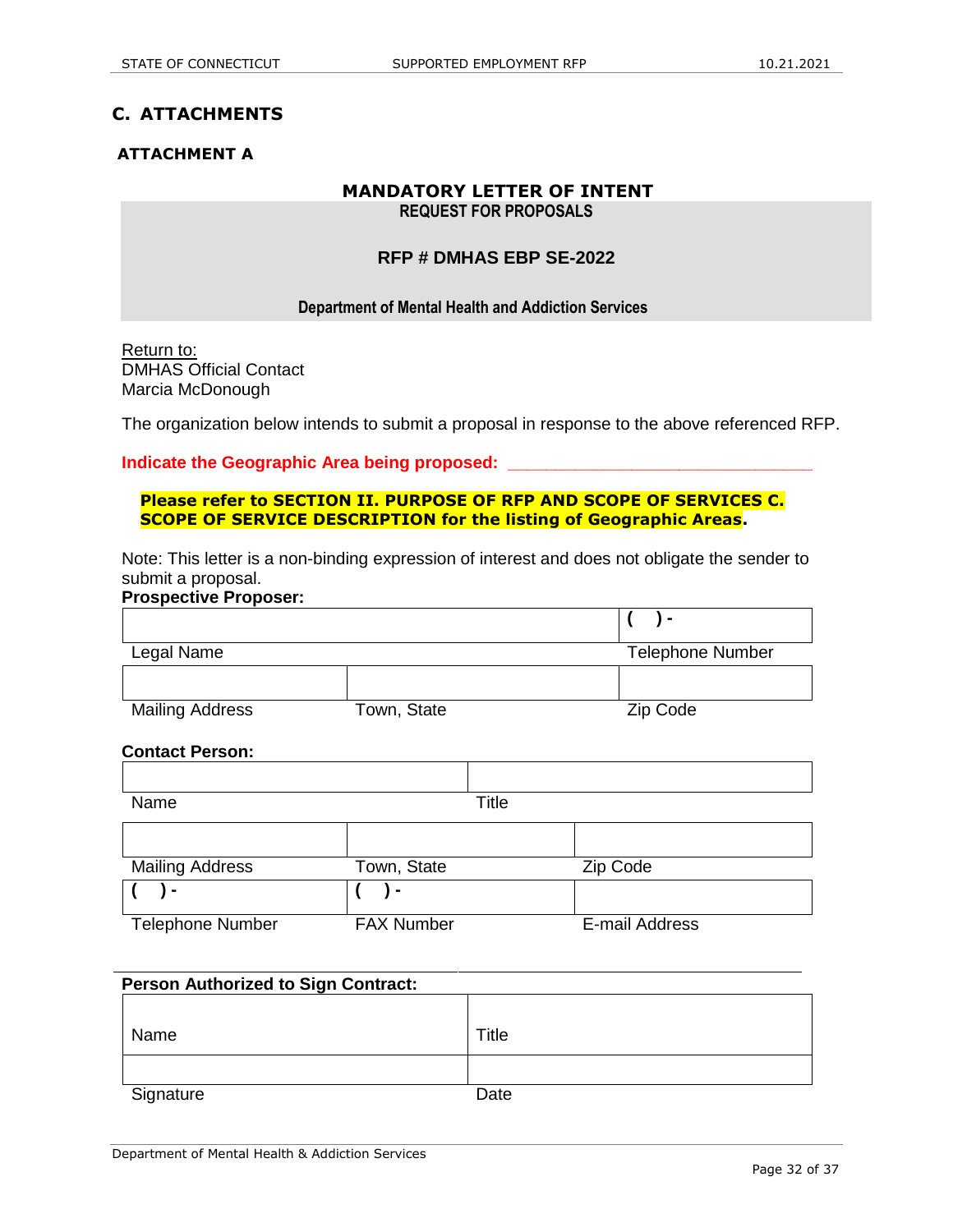## **ATTACHMENT B Page 1.a. of Cover Sheet**

## **RFP # DMHAS EBP SE 2022 Department of Mental Health and Addiction Services Due Date: January 7, 2022 3:00 PM EST**

| <b>Proposer/Agency Name</b>                                |                                                                                                                |                                                    | <b>FEIN</b>                                                                                                                                                                                                                                                                                                                                                                                                      |
|------------------------------------------------------------|----------------------------------------------------------------------------------------------------------------|----------------------------------------------------|------------------------------------------------------------------------------------------------------------------------------------------------------------------------------------------------------------------------------------------------------------------------------------------------------------------------------------------------------------------------------------------------------------------|
|                                                            | <b>Address</b>                                                                                                 |                                                    |                                                                                                                                                                                                                                                                                                                                                                                                                  |
|                                                            | <b>City/Town</b>                                                                                               | <b>State</b>                                       | <b>Zip Code</b>                                                                                                                                                                                                                                                                                                                                                                                                  |
| <b>Agency Contact:</b>                                     |                                                                                                                |                                                    | Title:                                                                                                                                                                                                                                                                                                                                                                                                           |
| <b>Telephone Number</b>                                    |                                                                                                                | <b>Fax Number</b>                                  | <b>E-Mail Address</b>                                                                                                                                                                                                                                                                                                                                                                                            |
| <b>Total Annual Program Cost</b>                           |                                                                                                                |                                                    | <b>Total Annual Cost to DMHAS</b>                                                                                                                                                                                                                                                                                                                                                                                |
|                                                            |                                                                                                                |                                                    | <b>Proposed Program Address:</b>                                                                                                                                                                                                                                                                                                                                                                                 |
| <b>Proposer/Agency Fiscal Year:</b>                        | (month)                                                                                                        | to<br>(month)                                      |                                                                                                                                                                                                                                                                                                                                                                                                                  |
| Is your agency a non-profit? Yes $\Box$<br>No <sub>1</sub> |                                                                                                                | No                                                 | Is your agency incorporated? Yes                                                                                                                                                                                                                                                                                                                                                                                 |
| Is your agency registered as a:<br>for the applicant.      | <b>Minority Business Enterprise?</b><br><b>Women Business Enterprise?</b><br><b>Small Business Enterprise?</b> | Yes<br><b>No</b><br>Yes<br>No.<br>Yes<br><b>No</b> | I certify that to the best of my knowledge and belief, the information contained in this application<br>is true and correct. The application has been duly authorized by the governing body of the<br>applicant, the applicant has the legal authority to apply for this funding, the applicant will comply<br>with applicable state and federal laws and regulations, and that I am a duly authorized signatory |
| <b>Signature of Authorizing Official</b>                   |                                                                                                                |                                                    | <b>Date</b>                                                                                                                                                                                                                                                                                                                                                                                                      |

**Typed Name and Title**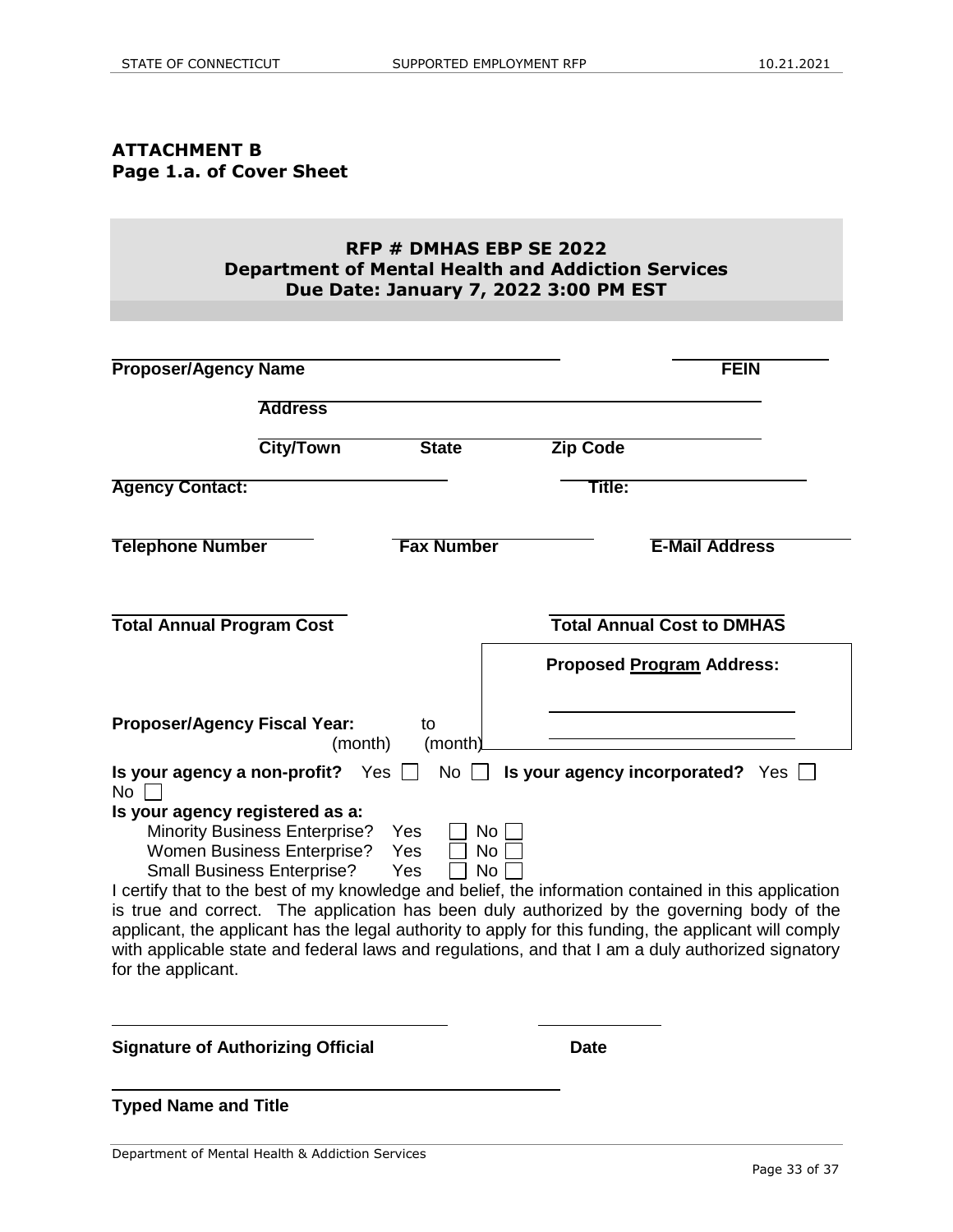# **Page 1.b. of Cover Sheet**

## **1. Check the Geographic Area being proposed,**

## **2. Indicate the cities/towns within that Geographic Area, and**

## **3. Indicate the number of slots.**

|                                                                                                                                                                                                        |                                | <b>Cities/Towns</b><br><b>Proposing</b> | # of slots<br><b>Proposing</b>     |
|--------------------------------------------------------------------------------------------------------------------------------------------------------------------------------------------------------|--------------------------------|-----------------------------------------|------------------------------------|
| Geographic Area                                                                                                                                                                                        | # of Slots<br><b>Available</b> | (All or<br>indicate<br>which ones)      | (All or<br>indicate #<br>of slots) |
| Central CT: Middletown/Old Saybrook, Chester,<br>Clinton, Cromwell, Deep River, Durham, East Haddam,<br>East Hamptom, Essex, Haddam, Killingworth, Lyme,<br>Middlefield, Old Lyme, Portland, Westbrook | 97                             |                                         |                                    |
| Central Shoreline: Branford, East Haven, Guilford,<br>Madison, North Branford, North Haven                                                                                                             | 63                             |                                         |                                    |
| Greater East Hartford: East Hartford, Glastonbury,<br>Marlborough, Newington, Rocky Hill, Wethersfield                                                                                                 | 63                             |                                         |                                    |
| Greater Ansonia: Derby, Oxford, Seymour, Shelton                                                                                                                                                       | 68                             |                                         |                                    |
| Greater Bridgeport: Easton, Monroe, New Canaan,<br>Stratford, Trumbull                                                                                                                                 | 156                            |                                         |                                    |
| Greater Enfield: Bloomfield, East Granby, East<br>Windsor, Ellington, Granby, Somers, South Windsor,<br>Stafford, Suffield, Windsor, Windsor Locks                                                     | 49                             |                                         |                                    |
| Greater Danbury: Bethel, Bridgewater, Brookfield,<br>New Fairfield, New Milford, Newtown, Redding,<br>Ridgefield, Roxbury, Sherman                                                                     | 90                             |                                         |                                    |
| Greater Hartford: Avon, Canton, Farmington,<br>Simsbury, West Hartford                                                                                                                                 | 237                            |                                         |                                    |
| Greater Manchester: Bolton, Hebron, Tolland,<br>Vernon                                                                                                                                                 | 58                             |                                         |                                    |
| Greater Milford: Orange, West Haven                                                                                                                                                                    | 40                             |                                         |                                    |
| <b>Greater New Britain: Berlin, Bristol, Burlington,</b><br>Plainville, Plymouth, Southington                                                                                                          | 86                             |                                         |                                    |
| Greater New Haven: Bethany, Hamden,<br>Woodbridge                                                                                                                                                      | 253                            |                                         |                                    |
| Greater Stamford/Norwalk: Darien, Fairfield,<br>Greenwich, Weston, Westport, Wilton                                                                                                                    | 178                            |                                         |                                    |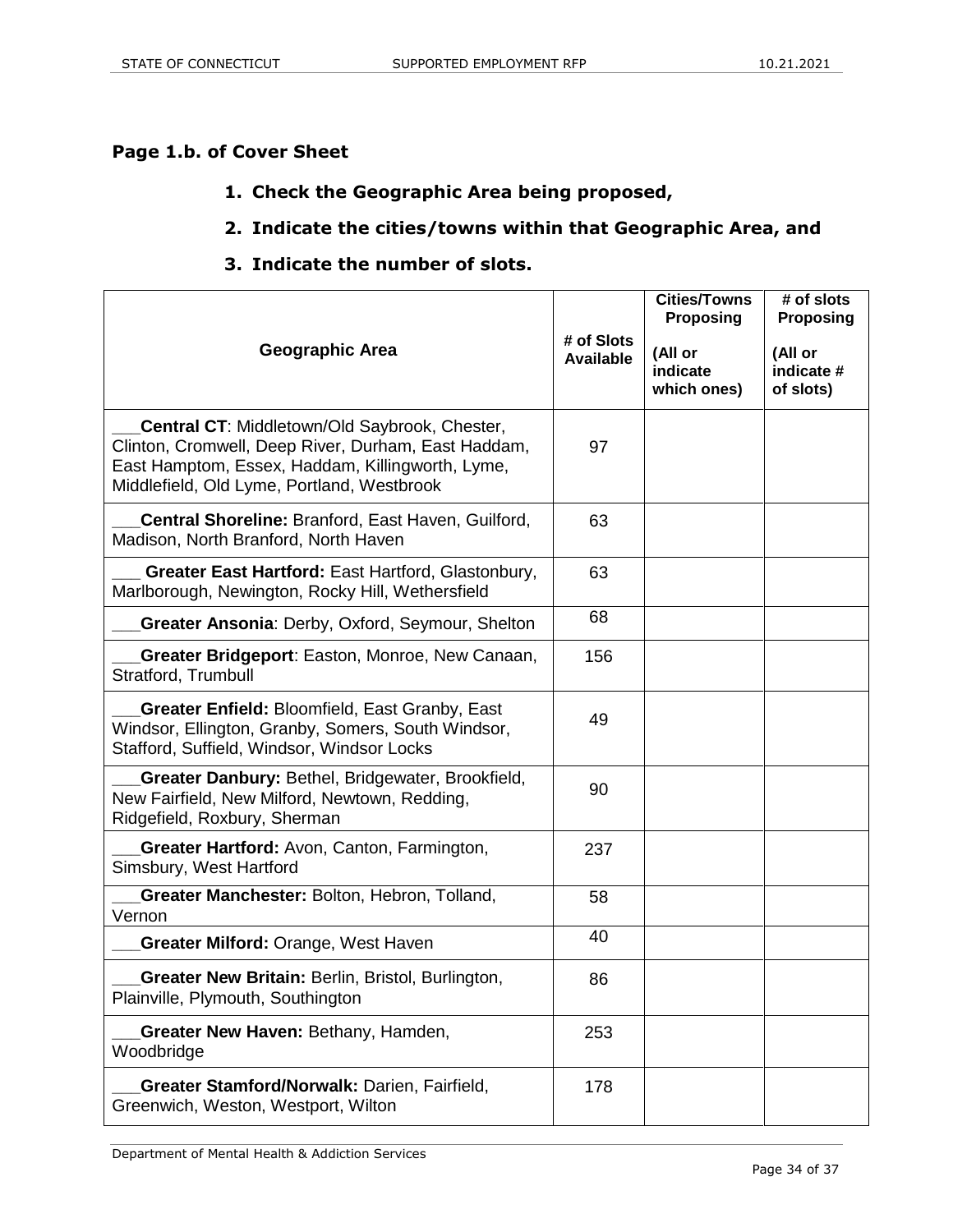| Greater Torrington: Barkhamsted, Canaan,<br>Colebrook, Cornwall, Goshen, Hartland, Harwinton,<br>Kent, Litchfield, Morris, New Hartford, Norfolk, North                                                                               | 96  |  |
|---------------------------------------------------------------------------------------------------------------------------------------------------------------------------------------------------------------------------------------|-----|--|
| Canaan, Salisbury, Sharon, Warren, Washington,<br>Winchester                                                                                                                                                                          |     |  |
| Greater Waterbury: Beacon Falls, Bethlehem,<br>Cheshire, Middlebury, Naugatuck, Prospect, Southbury,<br>Thomaston, Watertown, Wolcott, Woodbury                                                                                       | 100 |  |
| <b>Greater Meriden:</b> Meriden, Wallingford                                                                                                                                                                                          | 74  |  |
| Northeast: Ashford, Brooklyn, Canterbury, Chaplin,<br>Columbia, Coventry, Eastford, Hampton, Killingly,<br>Lebanon, Mansfield, Plainfield, Pomfret, Putnam,<br>Scotland, Sterling, Thompson, Union, Willington,<br>Windham, Woodstock | 72  |  |
| <b>Southeast: Norwich, New London, Bozrah,</b><br>Colchester, East Lyme, Franklin, Griswold, Groton,<br>Ledyard, Lisbon, Montville, New London, North<br>Stonington, Preston, Salem, Sprague, Stonington,<br>Voluntown, Waterford     | 155 |  |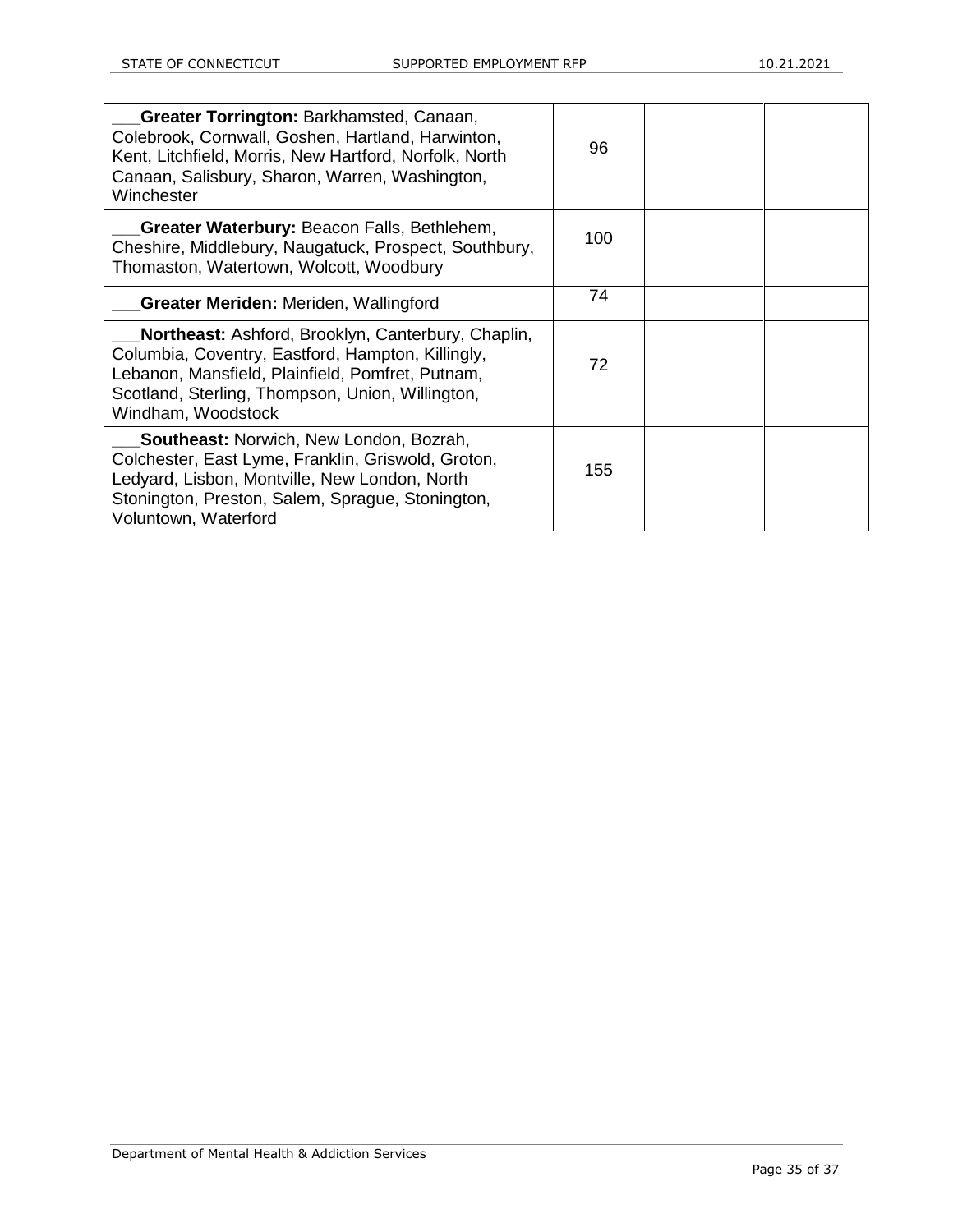## **ATTACHMENT C- BUDGET**

| <b>DIRECT EXPENSES</b>            |                                                     | <b>ANNUAL Costs</b> |  |
|-----------------------------------|-----------------------------------------------------|---------------------|--|
| 5100: SALARIES                    |                                                     |                     |  |
| 5101                              | <b>Staff Salaries &amp; Wages</b>                   |                     |  |
| 5102                              | Overtime                                            |                     |  |
| 5103                              | Non-Routine Comp. (specify in narrative)            |                     |  |
|                                   | <b>Total Salaries</b>                               | \$                  |  |
| <b>5200: FRINGE BENEFITS</b>      |                                                     |                     |  |
| <b>5300: CONTRACTUAL SERVICES</b> |                                                     |                     |  |
| 5301                              | <b>Medical Professional</b>                         |                     |  |
| 5302                              | <b>Behavioral Health Professional</b>               |                     |  |
| 5303                              | <b>Contracted Workers - Non-Payroll</b>             |                     |  |
| 5304                              | Other Contractual (specify in narrative)            |                     |  |
|                                   | <b>Total Contractual</b>                            |                     |  |
|                                   | <b>Services</b>                                     | \$                  |  |
| <b>5400: TRANSPORTATION</b>       |                                                     |                     |  |
| 5401                              | <b>Staff Travel Reimbursement</b>                   |                     |  |
| 5402                              | <b>Vehicle Leases</b>                               |                     |  |
| 5403                              | <b>Vehicle Maintenance</b>                          |                     |  |
| 5404                              | Other Transportation (specify in narrative)         |                     |  |
|                                   | <b>Total Transportation</b>                         | \$                  |  |
|                                   | <b>5500: MATERIALS AND SUPPLIES</b>                 |                     |  |
| 5501                              | Food                                                |                     |  |
| 5502                              | Lab & Medical Supplies                              |                     |  |
| 5503                              | Equipment (Less than \$5,000)                       |                     |  |
| 5504                              | Other Materials and Supplies (specify in narrative) |                     |  |
|                                   | <b>Total Materials/Supplies</b>                     | \$                  |  |
| <b>5600: FACILITIES</b>           |                                                     |                     |  |
| 5601                              | <b>Rent and Real Estate Taxes</b>                   |                     |  |
| 5602                              | Security                                            |                     |  |
| 5603                              | Maintenance & Repair - Facility and Plant           |                     |  |
| 5604                              | <b>Utilities</b>                                    |                     |  |
| 5605                              | Other Facilities (specify in narrative)             |                     |  |
|                                   | <b>Total Facilities</b>                             | \$                  |  |
|                                   | 5700: CAPITAL EXPENSES (> \$5,000)                  |                     |  |
| 5701                              | Capital Equipment                                   |                     |  |
| 5702                              | Depreciation                                        |                     |  |
| 5703                              | Other Capital (specify in narrative)                |                     |  |
|                                   | <b>Total Capital Expenses</b>                       | \$                  |  |
| <b>5800: OTHER EXPENSES</b>       |                                                     |                     |  |
| 5801                              | Communications                                      |                     |  |